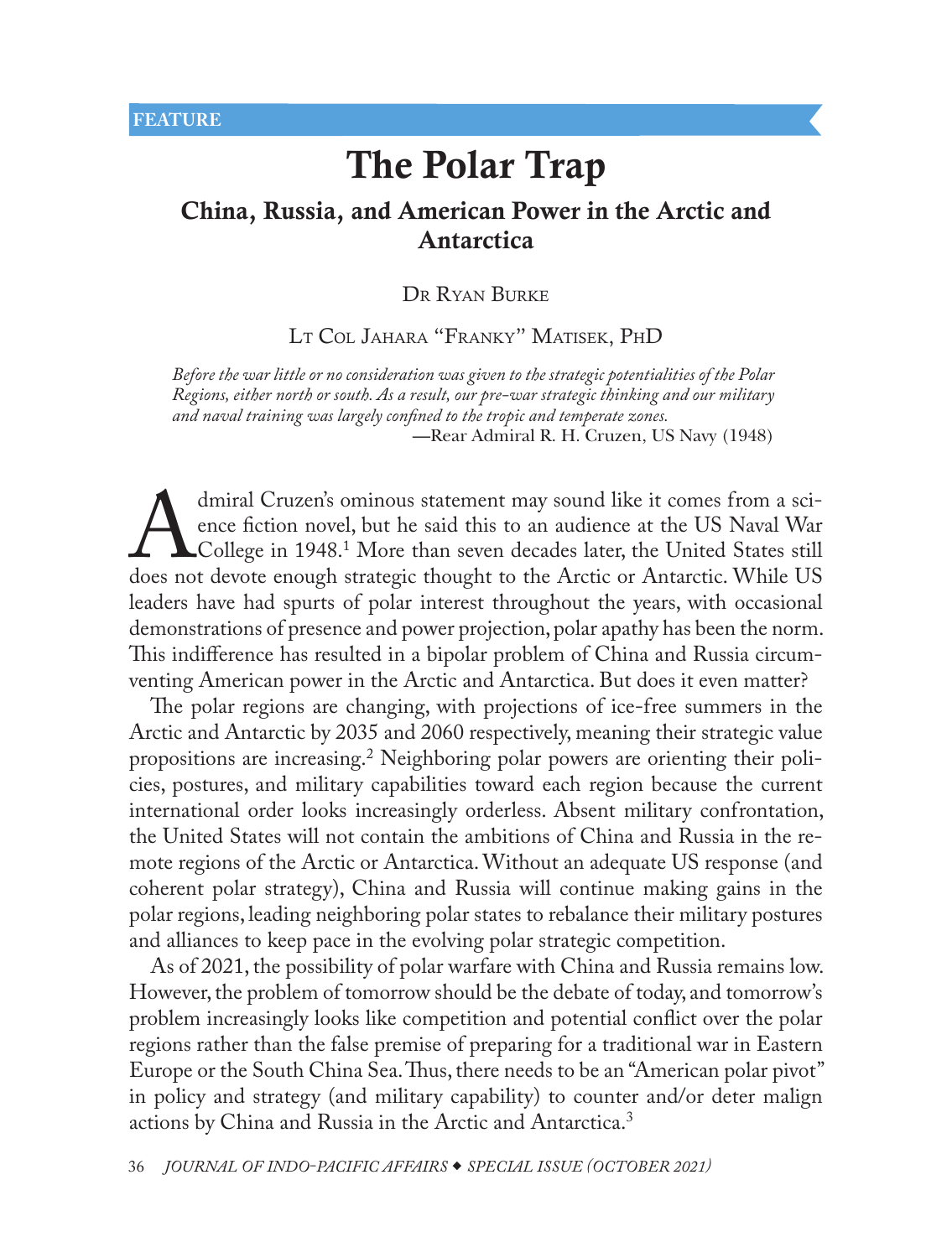<span id="page-1-0"></span>Compared with Russian Arctic military posture and Chinese Antarctic orientation, America is militarily behind. With recent Russian military and Chinese economic expansion, the Arctic is now en vogue for international security scholars and practitioners[.4](#page-25-0) In 2019 President Donald Trump, following in Harry Truman's footsteps, quipped of his interest in purchasing Greenland. While the media mocked the president's comments, they dismissed historic precedent and strategic implications: Greenland has tremendous geopolitical and strategic value in shap-ing future polar dynamics in the twenty-first century and beyond.<sup>[5](#page-25-0)</sup> The Department of Defense claims the "immediate prospect of conflict in the Arctic is low," but omits substantive discussion about Antarctica in its defense and security posture. The Polar regions are among the least understood strategic regions in the world, and the evidence supports that assertion.

The US Indo-Pacific Command (USINDOPACOM) is the geographic combatant command responsible for Antarctica. Despite this, its commander did not mention Antarctica once in his 41-page March 2021 testimony to the House Armed Services Committee.[6](#page-25-0) ADM Philip Davidson did, however, speak in detail about Russian activity in the Arctic as among one of the command's concerns, even though the USINDOPACOM area of responsibility (AOR) does *not* extend into the Arctic Circle. The command's northern boundary extends into the Bering Sea, thereby technically reaching the Arctic Region according to the US legal definition of the Arctic but hardly establishing itself as an Arctic-relevant command[.7](#page-25-0) The 11th Air Force operates in the Arctic but does so under the operational command of NORAD/NORTHCOM. The inconsistencies continue on the command's website. As of this writing, the site's "About" section proclaims that the USINDOPACOM AOR stretches "from Antarctica to the North Pole."[8](#page-25-0) This is a patently false statement and is indicative of a broader issue: the US defense establishment needs a geostrategic polar education. The intrigue of polar conflict is generating discussion marked by passionate arguments either sounding the alarm or quieting the herd.<sup>[9](#page-25-0)</sup>

This article contends that US policy makers should understand the growing problem of suspicious Chinese and Russian actions in the polar regions. The dangers of an uncontested China and Russia may lead to a strategic imbalance in evolving regions of geostrategic and geopolitical relevance. Thus, there should be focused policy solutions and military capabilities dedicated toward ensuring that China and Russia do not further challenge the status quo at the North Pole and South Pole.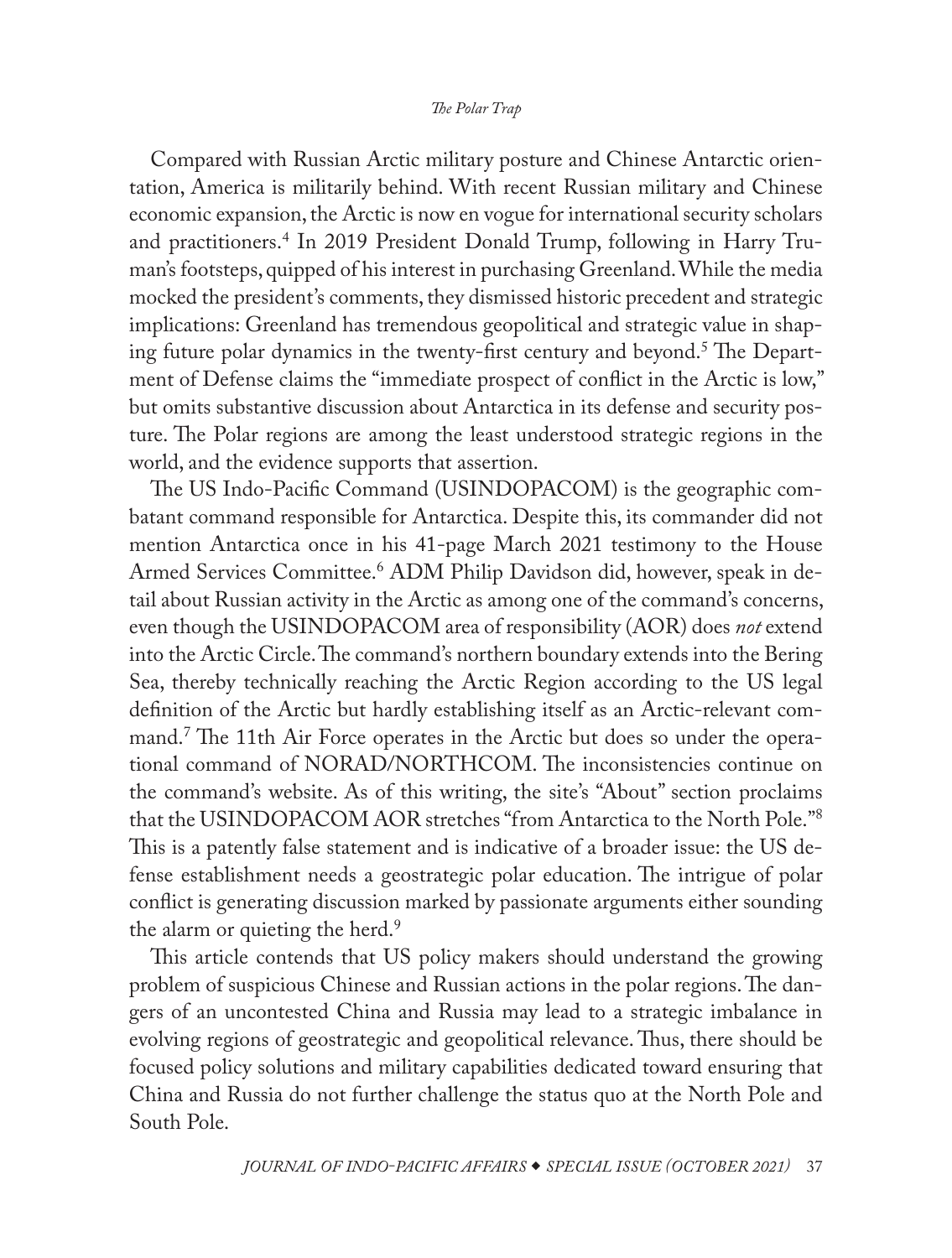# The Polar Picture

<span id="page-2-0"></span>Antarctica receives scant attention relative to the Arctic in contemporary security affairs. The cold Arctic is a hot topic. Arguments concerning potential Arctic conflict have adopted two competing positions. The first group presents an *Arctic alarmist* narrative of geopolitical and geostrategic interest warranting attention from the US defense establishment to thwart the potential for Arctic conflict.<sup>10</sup> The second group presents an *Arctic apologist* narrative, dismissing claims of strategic competition in the high north and apologizing to the international community for the dangerous rhetoric. Apologists promote Arctic apathy, believing that Arctic militarization is sensationalist rhetoric absent any legitimate concern and that the United States should abstain from engaging in Arctic militarization to avoid conflict. Similar dynamics present when confronting the strategic competition descending on Antarctica.

Given the divergence between the two intellectual camps and the influence each has on future polar affairs, it is prudent to consider their foundations and evolution. As we will see, each camp misses a critical commonality in their predictive end states: Regardless of whether the United States aggresses to or abstains from polar militarization, competition is happening such that confrontation is inevitable; and with confrontation comes conflict.

# A Thawing Polar Debate?

In terms of potential polar conflict stemming from strategic competition, the Arctic takes center stage in academic and policy debates. The arc of Arctic security literature swings from the bellicose Arctic alarmist viewpoint to the nonbelligerent Arctic apologist perspective, with the latter viewed as the dominant (and preferred) position. Arctic apologists suggest that the United States should not increase Arctic militarization and that any advocacy otherwise is fearmongering and provocation or "poking the Russian bear.["11](#page-25-0)

# *Arctic Apologists: Avoiding Confrontation*

The Arctic apologist camp points to various reasons why the United States should refrain from power projection in the Arctic—such as limited American icebreaker capabilities relative to China and Russia, overstated geopolitical significance of the Arctic, and unneeded Arctic economic resources—that all collectively amount to nonintervention. Arctic apologists claim Arctic defense and security concerns unfounded melodrama and further accuse Arctic alarmists' claims for Arctic militarization as creating the caricature of a truly cold war with China and Russia over polar bears and seals.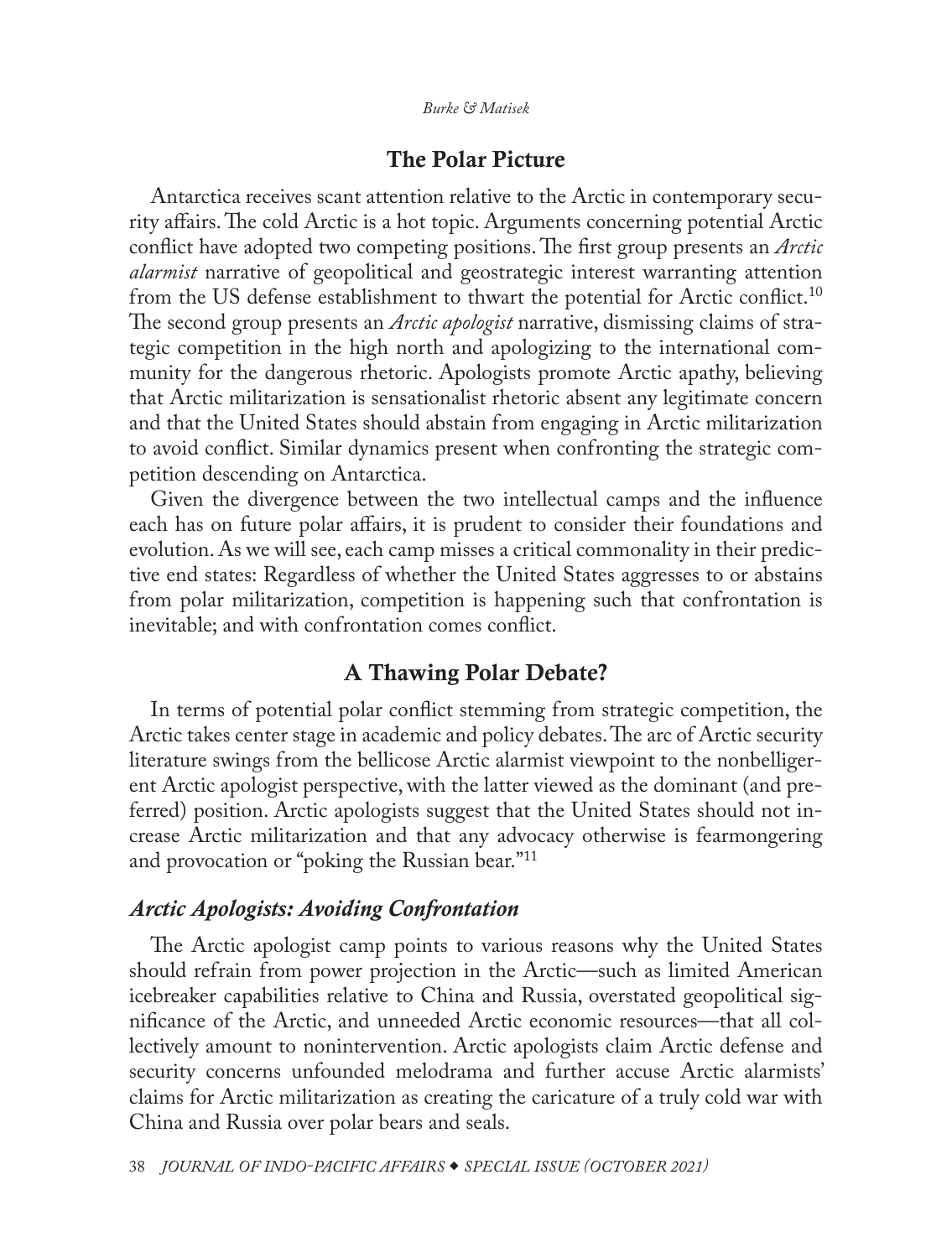<span id="page-3-0"></span>As US defense officials are gradually raising the Arctic profile, there is a disquieting narrative to US Arctic policy promoting a restrained approach. This camp contends that "there is no scramble for the Arctic" and that the United States must resist temptation to expand its Arctic military footprint—because doing so will give Russia an excuse to escalate militarily.<sup>12</sup> This narrative paints the Arctic as a traditional "zone of peace," such that anything challenging that notion injects irrational fear.[13](#page-25-0) This narrative holds that Russian Arctic military expansion is innocuous and defensive, unworthy of international attention, and hardly enough to compel US military posturing in response. It views Russian Arctic militarization as a means for protection and economic survival in the face of perceived rival great-power expansionism in their own backyard. However, apologists ignore the growing Russian military activity in the Arctic, resting their assumptions on the supposedly normative notion of exceptional peace inherent in the polar region, assuming it too taboo for conflict. Ironically, these apologists anchor their position of a peaceful Arctic to the debunked notion of Arctic exceptionalism.

In 2015, researchers at the Finnish Institute of International Affairs examined the notion of Arctic exceptionalism: a "political vision . . . [with the Arctic] as a 'zone of peace' and a 'territory of dialogue' unlike any other region."[14](#page-25-0) Though the Finnish scholars concluded Arctic exceptionalism as misguided, the idea of the Arctic as a remote and peaceful domain devoid of conflict has become a dominating narrative—in part because it is true. Whereas some scholarly articles advanced this peaceful position in recent years, the Arctic apologist normative narrative has gained the most popularity in the twenty-first century.<sup>15</sup>

Arctic apologists have taken their positions and filled the pages of online commentary, scholarly discourse, and even Twitter feeds with them. Public platforms are ripe with articles warning against the perils of Arctic militarization. Since 2015 alone, there are dozens of pieces advancing this position. For instance, Pincus and Berbrick contend the Arctic is not a top US geopolitical priority, encouraging nonmilitarized strategic engagement.[16](#page-25-0) Similarly, Robert Murray claimed there was "little to gain" for Russia if it were to engage in military conflict with North Atlantic Treaty Organization allies in the Arctic.<sup>17</sup> He argues that Russian activities are a defensive effort to secure vital Arctic economic interests and that ideas of confronting Russia only provoke tension. Stephanie Pezard echoes similar sentiments about the United States treading lightly in the Arctic to avoid unnecessary militarization and competition.<sup>[18](#page-25-0)</sup> Pezard presents an apologist framework for avoiding Arctic competition and conflict, with a warning that "titfor-tat dynamics [in the Arctic between the United States and Russia] could lead to escalation.["19](#page-25-0)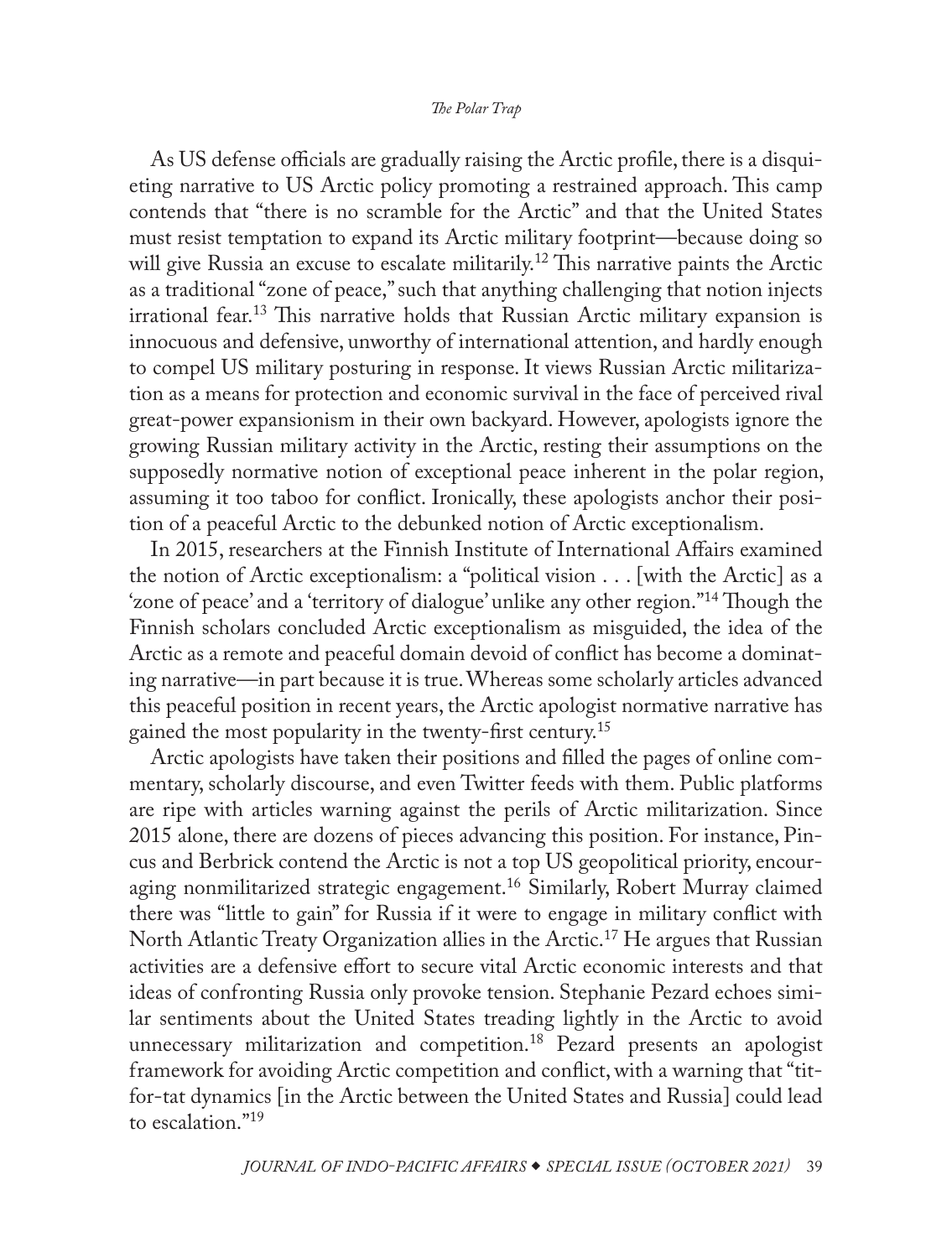<span id="page-4-0"></span>More recently, Rachael Gosnell contends that the Arctic Council has sufficiently neutralized Arctic tensions for years as a stabilizing institutional body, although Russia's 2018 exclusion from the Arctic Security Forces Roundtable has raised the specter of hostility.<sup>[20](#page-25-0)</sup> Dave Auerswald suggests the United States should "play the long game," contending that freedom of navigation operations in the Arctic with insufficient capabilities are a waste of time.<sup>[21](#page-25-0)</sup> He contends that there would be a bigger payoff to creating a global public narrative that condemns Russia's Arctic actions rather than confronting the Russian threat militarily. To this end, others such as Robert English warn of the costs of getting involved in an "Arctic arms race," arguing that doing so would be motivated by "threat inflation" and would likely end similarly to one of America's past "foreign policy blunders."[22](#page-26-0) This is not a comprehensive illustration of the commentary denouncing Arctic militarization; rather, it is a mere sampling of the evolving position arguing for a passive approach to Arctic security that is—ironically—almost entirely reliant on increasingly fragile international institutions, norms, and traditions to maintain Arctic stability. There is even an evolving phenomenon in which Arctic apologists mock Arctic alarmists through dismissive and satirical writing, a scholarly positional harrying that seeks to discredit references to the Arctic as a potential geostrategic zone of competition and conflict. $^{23}$  $^{23}$  $^{23}$ 

Dozens of articles circulate with similar apologist positions advancing Arctic pacifism. Despite the Department of Defense's 2019 *Arctic Strategy* (as well as the Air Force, Army, and Navy strategies of the same tone) calling for increased Arctic awareness, enhanced Arctic operations, and rules-based order in the Arctic, the apologist narrative has been mainstreamed as a default US Arctic policy position.<sup>24</sup> Whereas online commentary is littered with utopian arguments assuming geopolitical centrism and calling for a restrained approach to Arctic security reliant on institutional liberalism and diplomacy, there is comparably little peerreviewed academic scholarship that does the same. The dominant position in online commentary views the Arctic as an insignificant, unwinnable, and low-threat region, but others in both online and scholarly mediums argue the opposite and expect the Arctic—and its polar counterpart Antarctica—to be among the most important geopolitical and geostrategic hot spots that shape competition among the great powers in the twenty-first century and beyond.

### *Arctic Alarmists: Leverage Through Strength*

Those arguing for greater American involvement in the Arctic note expanding Russian military infrastructure and Chinese economic interests for trade routes as ways the power balance can shift out of US favor absent corresponding orientation and posturing. According to this camp, Moscow's and Beijing's efforts indi-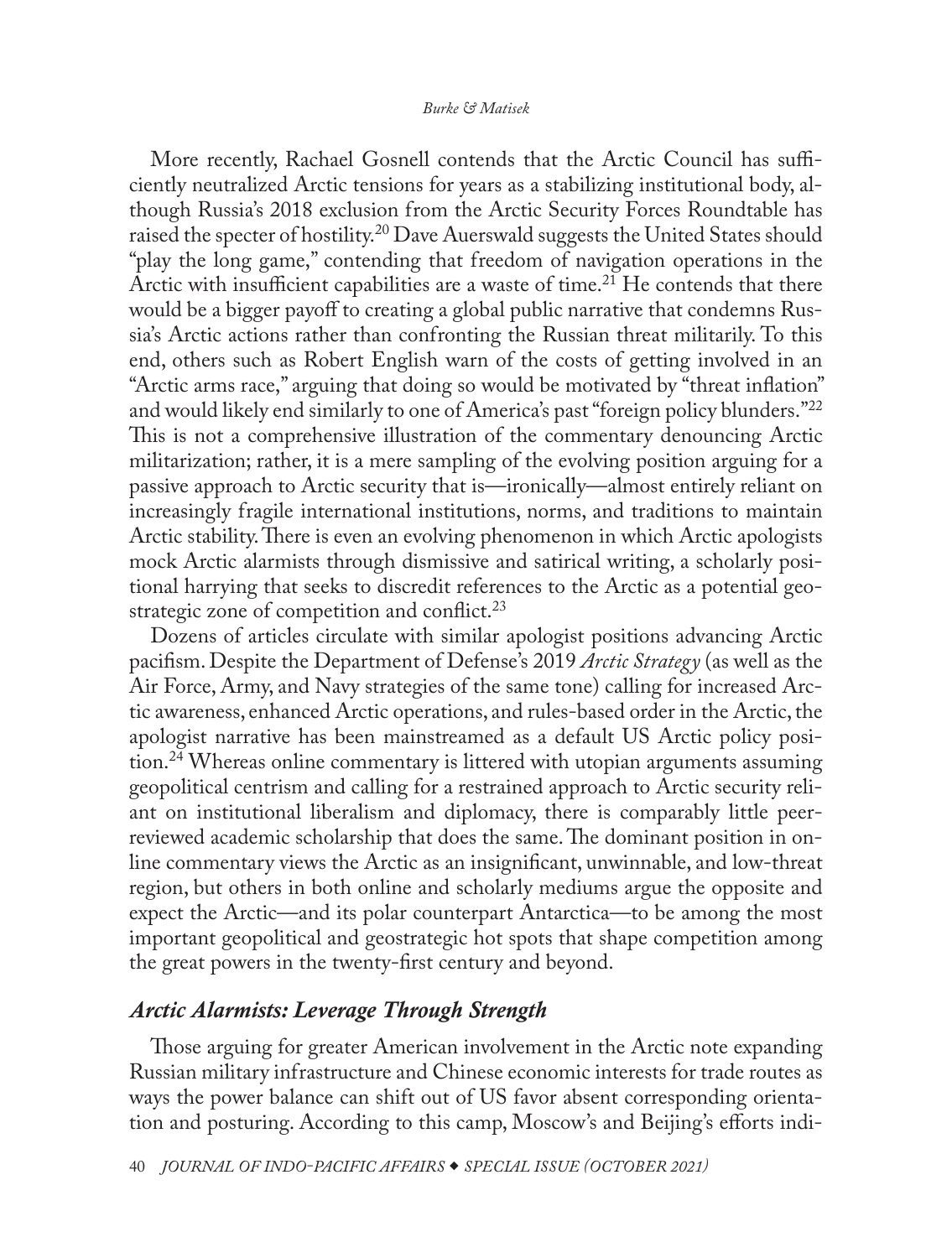<span id="page-5-0"></span>cate deliberate attempts to outmaneuver the United States in the Arctic. Russia, under Vladimir Putin, counters America by engaging in political information warfare against the West. Moreover, US officials believe Russia is violating international treaties by virtue of testing low-yield nuclear weapons at an Arctic site in the Novaya Zemlya Islands[.25](#page-26-0) China, under Xi Jinping, is also undermining America and the West. Chinese nuclear icebreakers will likely support the clearing of maritime channels for an evolving Chinese commercial industry and trade routes. However, since the economy is under the Chinese Communist Party, China will likely use its icebreakers in support of shrouded military objectives. Thus, future Chinese icebreaking and so-called commercial traffic might be a guise for positioning military assets in the Arctic, similar to the Chinese use of commercial fishing vessels in the South China Sea to veil military activity. With these and other activities in mind, Arctic alarmists point to many significant geopolitical and geostrategic indicators in their lobbying for Arctic importance.

Arctic security discourse tends toward climate discussions—identifying the Arctic as the pinnacle domain effected by anthropogenic changes to the earth's atmosphere. Since 2011, there have been four Arctic-focused edited volumes examining northern geopolitics, security, and climate change.<sup>26</sup> Though each book rebukes notions of Arctic tensions, the prevailing position contends that the Arctic is a complex domain of great-power rivalry and competition spurred by environmental changes and increased access. Each text is layered with content discussing the precarious position of international laws, institutions, and norms as they seek to collectively bind Arctic actors to a codified list of acceptable activities within a unique global commons returning to relevancy thanks to the twenty-first century surge for resources. Whereas some observers outline the evolving nature of Arctic militarization as reality—despite the Arctic's long-enjoyed designation as an international zone of peace—they acknowledge Russia's and China's ad-vances but stop short of advocating similar advances for the United States.<sup>[27](#page-26-0)</sup> While many scholars acknowledge the realities of renewed Arctic tensions, few extend their arguments to suggest deliberate Artic militarization.

Despite this prevailing hesitancy, scholars grapple with observable realities leading to the conclusion that the Arctic is no longer exceptional or a zone of peace. But just as they contend with Arctic security issues in myriad ways, they also—with some exceptions—hold a predominantly optimistic outlook and advocate change and improvement to stave off future Arctic tensions and resulting conflict. Owing to their optimism, these scholars are better labeled Arctic "advocates" than they are "alarmists," as they seek improvement by advancing the dialogue in constructive ways without blindly clinging to dated notions of Arctic stability.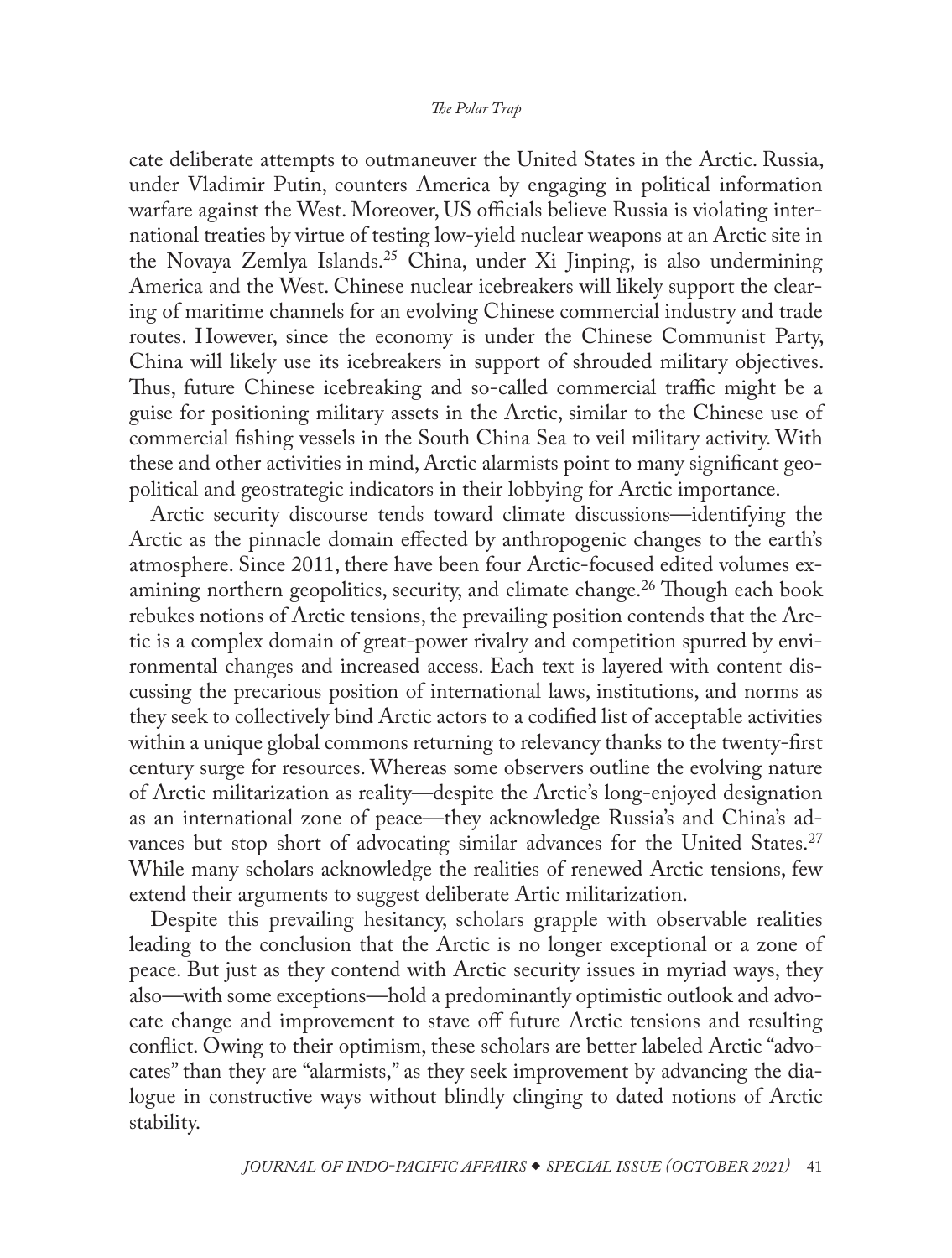<span id="page-6-0"></span>Those who contribute to the discourse still see great-power economic interests and initiatives as conflict avoidance mechanisms but acknowledge that these in-terests can just as easily become points of future contention if mismanaged.<sup>[28](#page-26-0)</sup> They acknowledge the trillions of dollars of untapped natural resources—ripe for exploitation by capable actors—as a major motivator for further Arctic undertakings.<sup>29</sup> But where the Arctic advocates stop and separate from Arctic alarmists is in their understanding of great-power activities and the underlying intent driving them.

The Arctic alarmists perceive Russian Arctic expansionist indicators as displaying similar intent to the 2014 annexation of Crimea while likewise extending China's actions in the South China Sea as a predictive analog for *their* Arctic intent. Some scholars dispute the "South China Sea as a precursor to the Arctic" argument and further question the existence of a Russo-Sino alliance.<sup>30</sup> Noting Russia–China tensions, Arctic alarmists insist that Russia and China exhibit *bandwagoning* behaviors and seek to supplant the United States as the global hegemon, perceiving the Arctic as an opportunistic avenue to do so. For Arctic alarmists, establishing a military foothold now, consistent with the US Air Force's 2020 *Arctic Strategy*, calls for an expanded infrastructure base in addition to power projection, vigilance, deterrence through cooperation, and cold-weather preparation.<sup>31</sup> Arctic alarmists remind us that Russia operates nuclear-powered submarines in the Arctic, has dozens of military facilities in its Arctic territory, maintains a dedicated Arctic military command, and flies bomber sorties throughout the Arctic regularly. Russia is already years ahead of the United States in the Arctic.

To alarmists, Russian military efforts are a precursor to controlling the high north, challenging American command of the commons, asserting influence, and even holding the US homeland at risk. Already, Russian military capabilities threaten the American homeland due to their unstoppable hypersonic ballistic missiles based in the Arctic[.32](#page-26-0) In the words of former US Northern Command Commander General Terrance O'Shaughnessy: "The Homeland is not a sanctuary" the way it once was.[33](#page-26-0)

Scholars will continue to debate whether the Arctic matters for the United States such that it should compel military involvement. There will continue to be disputes over Chinese and Russian Arctic ambition relative to American interests. These discussions will grapple with whether Russia aggressively seeks offensive expansion or merely defensive security for its northern territories. Others will contend with whether China—as a self-proclaimed "near-Arctic state"—actually desires Arctic influence via its Polar Silk Road (part of China's major economic Belt and Road [BRI] initiative) or merely seeks to advance its own economic position via access to Arctic resources and alternative shipping lanes connecting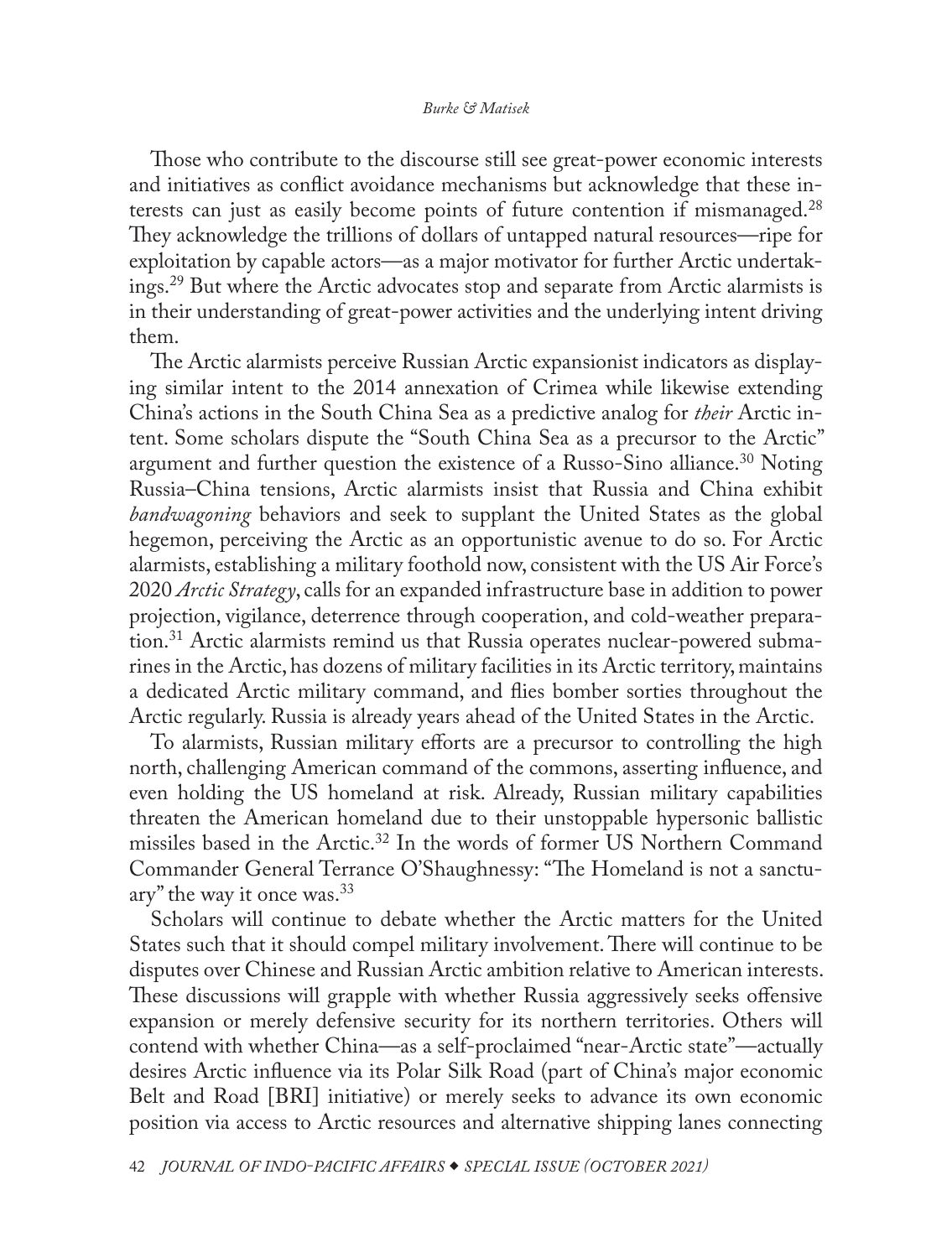<span id="page-7-0"></span>Asia and Europe.[34](#page-26-0) We will continue reading about Russian icebreakers outnumbering American icebreaker capabilities 20-to-1, or even 40-to-1—the so-called icebreaker gap—and what the United States should (or should not) do about such a capability imbalance.[35](#page-26-0) Moreover, Arctic alarmists will point to the continued Russian military buildup of Arctic infrastructure, the questionably legal control Russia claims over the Northern Sea Route, and the 2014 establishment of the Northern Fleet and its Arctic focus—coupled with Moscow's planning and execution of thousands of Arctic exercises and infrastructure modernization efforts—as points of attention for the evolving Arctic significance. [36](#page-26-0)

For this side, Moscow's economic and military commitment to the Arctic indicates significant interest and intent such that the United States must not dismiss it as irrelevant to future international security, especially considering the United States is an Arctic state with a national coastline on Arctic shores. We must reject the false notion of Arctic exceptionalism regarding the great-power competition of the twenty-first century. Instead, we need to adopt the notion of *Arctic essentialism* that sees the Arctic for its value in the international security chess game, not for the utopic zone of peace we hope it will be.

# *Focusing the Arctic Debate on Harsh Realities of Military Power*

The Arctic is the only coastal region of the United States with an active strategic competitor conducting regular military activity off the coast, and yet northern air defenses are obsolete. The North Warning System (NWS) is an aging northerntier radar array spread across Alaska and Canada meant to identify incoming missile threats. The NWS relies on 1980s technology and needs to be replaced.<sup>37</sup> This twentieth-century system is incapable of providing sufficient warning to defend against modern Russian air- and sea-launched cruise missiles able to strike North American targets from beyond existing radar coverage. The Russian hypersonic missile threat presents an objective capability that the United States cannot overcome.

Hypersonic missiles keep US planners up at night. These are dual-threat weapons combining the flight-path maneuverability of guided cruise missiles with the speed of ballistic missiles. They can be used in two ways: as a hypersonic cruise missile propelled by a hydrogen propulsion air-breathing engine, or as a hypersonic glide vehicle launched via a rocket before detaching to glide to its target. Irrespective of delivery method, hypersonic projectiles can accelerate several times faster than the speed of sound and are able to maneuver across thousands of miles in minutes, enabling them to negate modern missile defense systems. Further compounding the threat, hypersonic missiles can be launched from land-based mobile rocket launchers or fighter aircraft, can carry conventional or nuclear war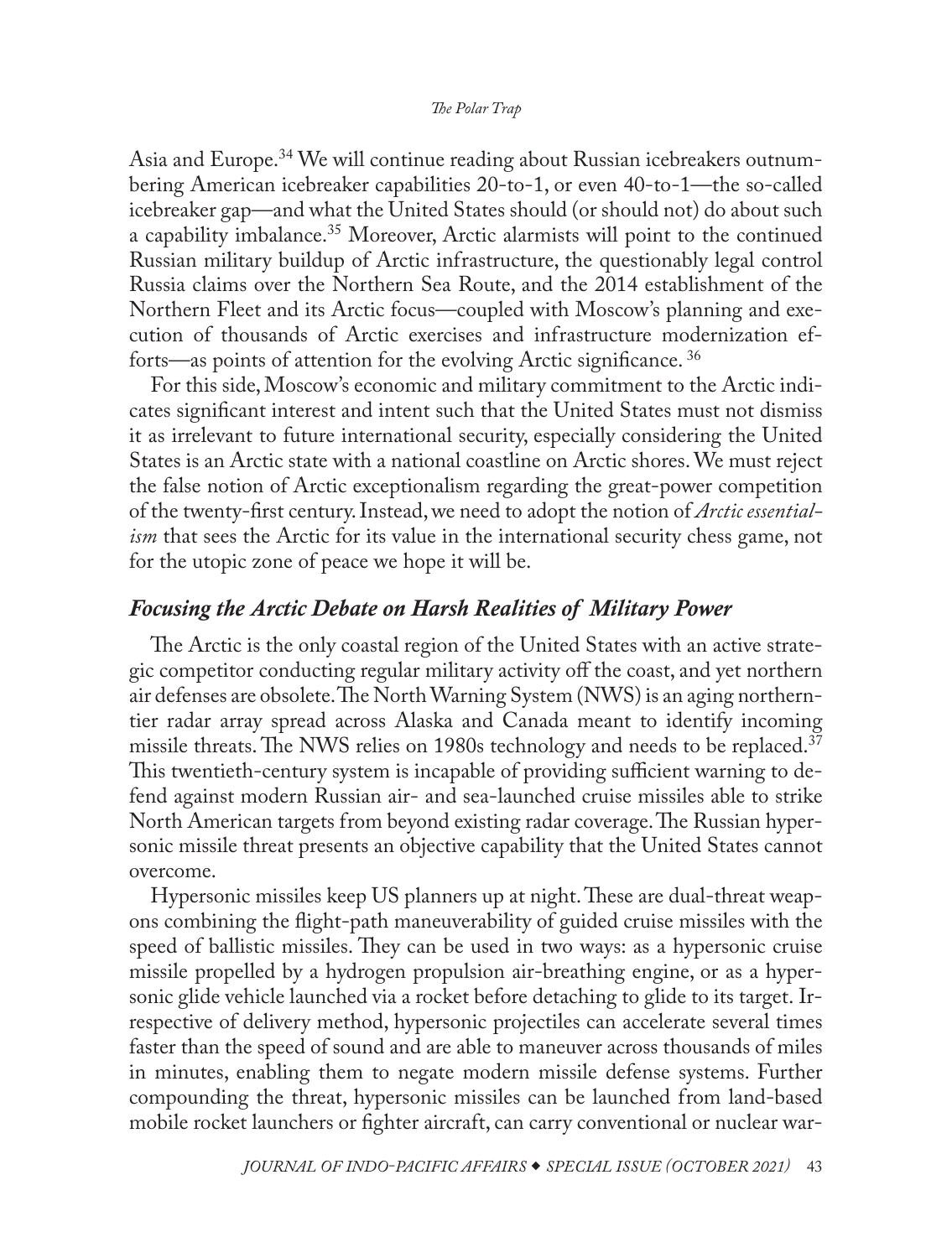<span id="page-8-0"></span>heads, and maintain precision strike accuracy to within 10–20 meters of its target (though Russia claims within a meter)[.38](#page-26-0) The United States has no publicly revealed capability to reliably defend against hypersonic missiles. While some warn against buying into the hypersonic hype and contend the threat is embellished, the United States cannot take that risk. As such, Russia's deployments of hypersonic weapon systems to the Arctic should give US officials reason for concern.

In December 2019, Russia confirmed the deployment of the hypersonic Kinzhal (Russian for "dagger") air-launched ballistic missile to the Arctic.<sup>39</sup> The aptly named Kinzhal can be launched from Russian fighter aircraft with a conventional or nuclear warhead traveling more than 7,600 miles per hour and strike targets 1,200 miles away with precision accuracy. Another recently deployed Russian hypersonic weapon, the Avangard hypersonic glide vehicle, reportedly travels 20– 27 times the speed of sound (15,000–20,000 mph) and can strike targets up to 3,700 miles away.[40](#page-26-0) But Russia hardly needs this range to reach the United States

Russia has an air and naval base on Wrangel Island, about 300 miles from the Alaskan coastline on the western edge of the Chukchi Sea[.41](#page-27-0) However, such close proximity is almost irrelevant with maneuverable land- or air-launched hypersonic missiles capable of traversing the Arctic Ocean to strike a target with nuclear warheads from more than 3,000 miles away in less than 10 minutes. At these standoff ranges, much of Alaska is within range of Russian Avangards if they were launched from any of the dozens of Russian military bases north of the Arctic Circle. These are—as Russia claims—unstoppable missiles that both Russia and China possess; the United States has neither a close analog nor the technology to sufficiently defend against them.

According to General O'Shaughnessy, Russian hypersonic missiles can "strike Alaska with little indication or warning.["42](#page-27-0) The NWS is more than 30 years old and incapable of effectively tracking and warning against modern hypersonic missiles. To establish a good defense, the United States is pursuing answers to this tangible threat in the Arctic via its efforts to develop the Strategic Homeland Integrated Ecosystem Layered Defense (SHIELD), a system designed to detect and defeat threats to the United States. The problem is that SHIELD, while a fancifully named defense, is a long way from operational reality.<sup>[43](#page-27-0)</sup> In the absence of a good defense against advancing adversaries in the Arctic, the United States needs a good offense in the surface domain to forestall these formidable systems. This security problem is only compounded by the fact that the situation is no better in the maritime domain.

Beyond the inadequacy of the NWS relative to modern Russian surface strike capabilities, Russia's new submarines are quieter and more difficult for US under-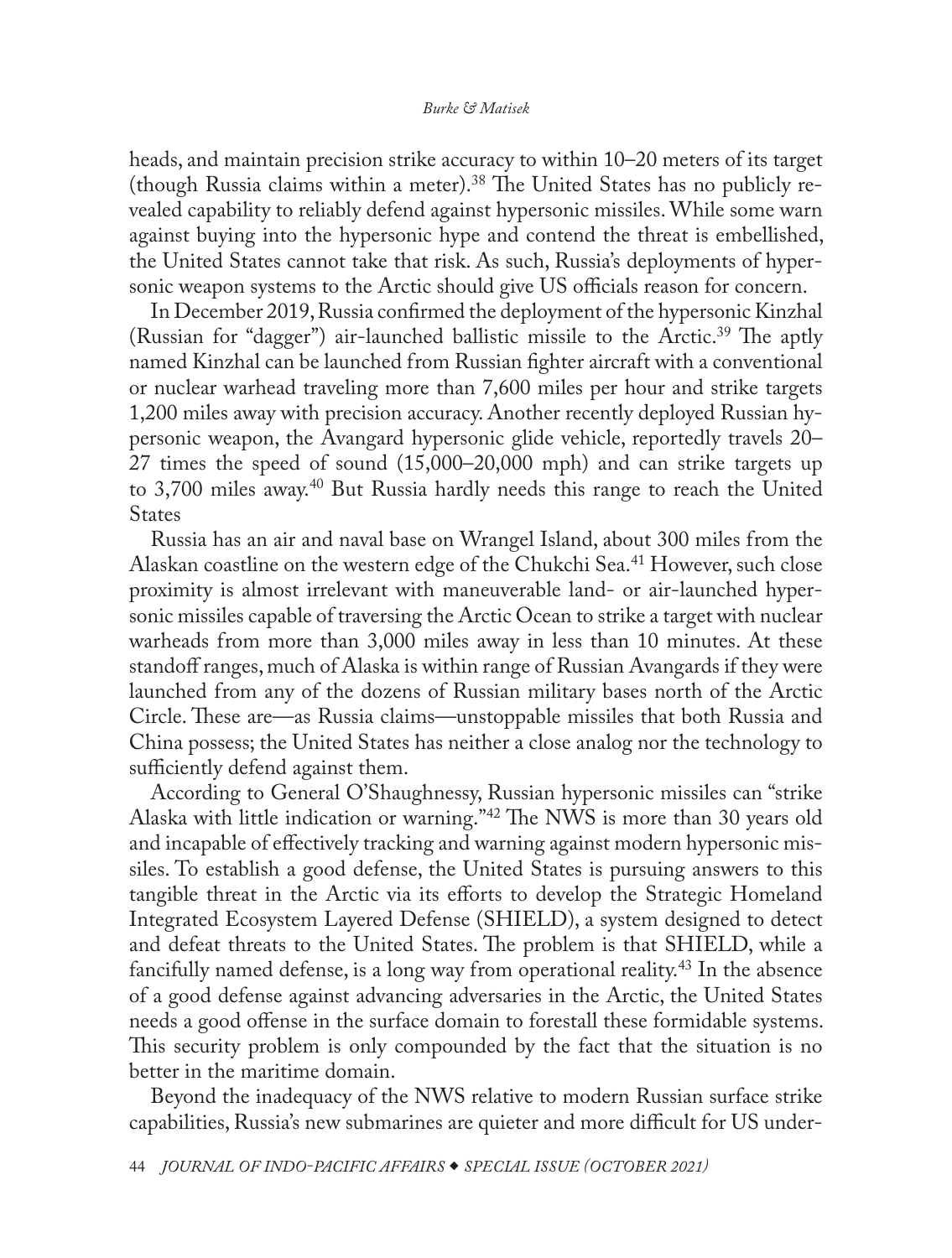<span id="page-9-0"></span>sea surveillance capabilities to reliably track and predict. Russian submarines can effectively maneuver undetected throughout the Arctic Ocean.<sup>44</sup> US naval presence in the Arctic provides a "fundamental security confidence" for US power projection, but US naval capabilities are equally inadequate when it comes to polar operations relative to Russia and China.[45](#page-27-0)

As Russian capabilities advance both in speed and distance, the vast Arctic—as a new "battlespace"—begins to compress.[46](#page-27-0) Battlespace compression leads to reduced reactions times and—given US reliance on twentieth-century technology—an inability to defend the US homeland against a modernized Russian Arctic force capable of exploiting US complacency in future strategic competition. The Pentagon insists that the 2019 *Arctic Strategy* is rooted in and informed by the 2017 *National Security Strategy* (*NSS*) and 2018 *National Defense Strategy*. The first pillar of the 2017 *NSS* is to "protect the American people, the homeland, and the American way of life," and the first secondary pillar of this priority focus is to secure US borders and territory. Despite this charge, the United States cannot meet this intent on its northern Arctic border operating under the current technological disparity. This is a critical vulnerability, and the most recent 2021 *Interim National Security Strategic Guidance*, issued by the Joseph Biden administration, omits any reference to the Arctic and Antarctica.

Russian capabilities coupled with Chinese nuclear icebreakers and polar flying squadrons have collectively established a polar offset with greater polar military capabilities compared with those of America. Measuring and understanding intent is difficult to quantify and interpret, so predicting future conflict is equally challenging. However, the Artic alarmist argument looks at objective indicators of the polar power policies and activities in the poles coupled with the changing geography and corresponding geopolitical environment to inform its collective position that the Arctic is now—or soon will be—an arena for great-power conflict. To this end, interpreting Arctic actions by strategic competitors is just as important as understanding their similar behavior patterns in Antarctica.<sup>[47](#page-27-0)</sup>

# The South Pole Blind Spot

Polar geopolitics with an eye toward defense and security affairs—inclusive of both the Arctic and Antarctica—is not a topic of regular debate among academics and practitioners. Few have questioned how the polar regions collectively will evolve as geopolitical and geostrategic inflection points of competition. What are the strategic implications for Arctic competition relative to Antarctica?

Whereas Arctic security is now a regular discussion point, Antarctic dialogue generally assumes that the Antarctic Treaty System (ATS) will assure indefinite peace[.48](#page-27-0) The Antarctic Treaty of 1959—and its complementary agreements form-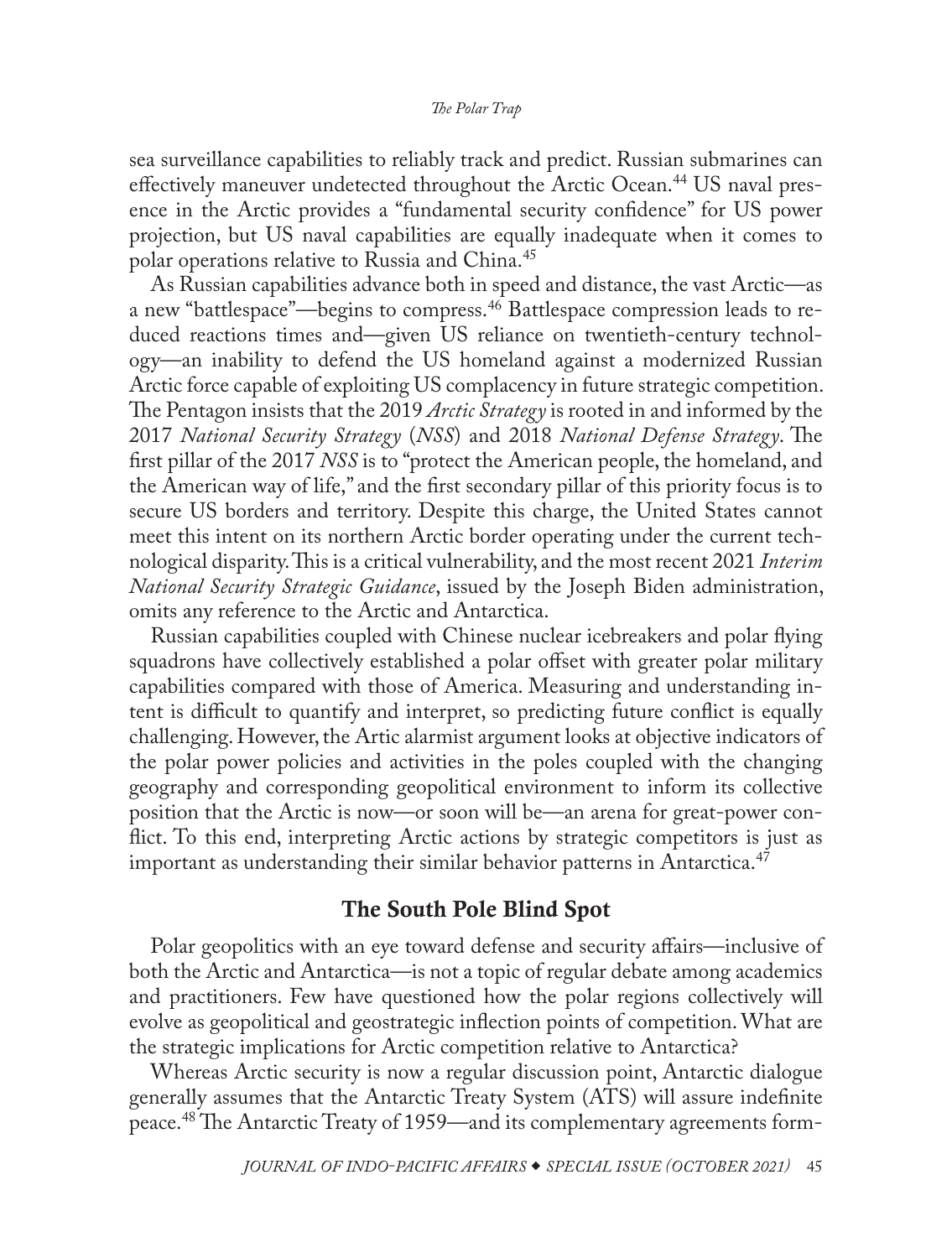<span id="page-10-0"></span>ing the ATS—is the primary regulatory framework for Antarctic activity. The Antarctic Treaty prohibits military maneuvers and specifies that military assets can be used only for assisting scientific research, logistics, and search-and-rescue missions. The Protocol on Environmental Protection to the Antarctic Treaty (the Madrid Protocol), signed in 1998, designates Antarctica as a "natural reserve devoted to peace and science."[49](#page-27-0) Thus, Antarctica has been—save for a handful of singular incidents mentioned above—entirely demilitarized since the treaty entered into force in 1961.<sup>50</sup>

Despite the Antarctic Treaty's restrictions on militarization, Chinese and Russian actions elsewhere indicate their willingness to deviate from international laws, rules, and norms. Some scholars and policy makers remain committed to the assumption that China and Russia will respect international institutions, despite numerous contradictory examples.<sup>51</sup> Currently, Chinese actions in Antarctica blur the lines between military operations and research. Just as the Chinese expand their "civilian research presence" in the Arctic as an apparent veil for enabling a future military presence tied to economic interests, they likewise appear to be pursuing a similar approach in Antarctica through expanding capabilities and infrastructure projects including research stations, airstrip construction, and the creation of a dedicated Antarctic air squadron in 2016.<sup>[52](#page-27-0)</sup>

According to Anne-Marie Brady, China is "keeping other states guessing about its true intentions and interests" in Antarctica.<sup>53</sup> Brady and others perceive China's increased Antarctic activity—now totaling 36 Antarctic expeditions and counting—as posturing for exploitation after the Madrid Protocol enters a period for renegotiation in 2048, or perhaps earlier if the Antarctic Treaty is abandoned.<sup>54</sup> To this point, speaking at the Mitchell Institute in 2019, US Air Force general Charles Brown recounted an incident in which a Chinese icebreaker experienced mechanical issues in the Antarctic region and, instead of traveling to New Zealand (the closest port of repair), suspiciously traveled direct to China. "Coincidence? Makes me a little suspect," General Brown stated.<sup>55</sup> In the context of strategic competition and the potential for future conflict, Chinese and Russian motives must be reexamined.

Chinese military ambition is global in nature and underpinned by China's BRI efforts. Beijing has invested (or attempted investments) in Greenland, Iceland, Canada, Nicaragua, sub-Saharan Africa, the South and East China Seas, Australia, New Zealand, Papua New Guinea, and other areas to form the linked network for the BRI as the primary vehicle for advancing its global hegemonic ambitions.<sup>[56](#page-28-0)</sup> Antarctica is no exception. Considering these and other Chinese actions, we should not be surprised that General Brown publicly states the Antarctic is "just a number of years away" from a great-power competition similar to the Arctic.<sup>[57](#page-28-0)</sup>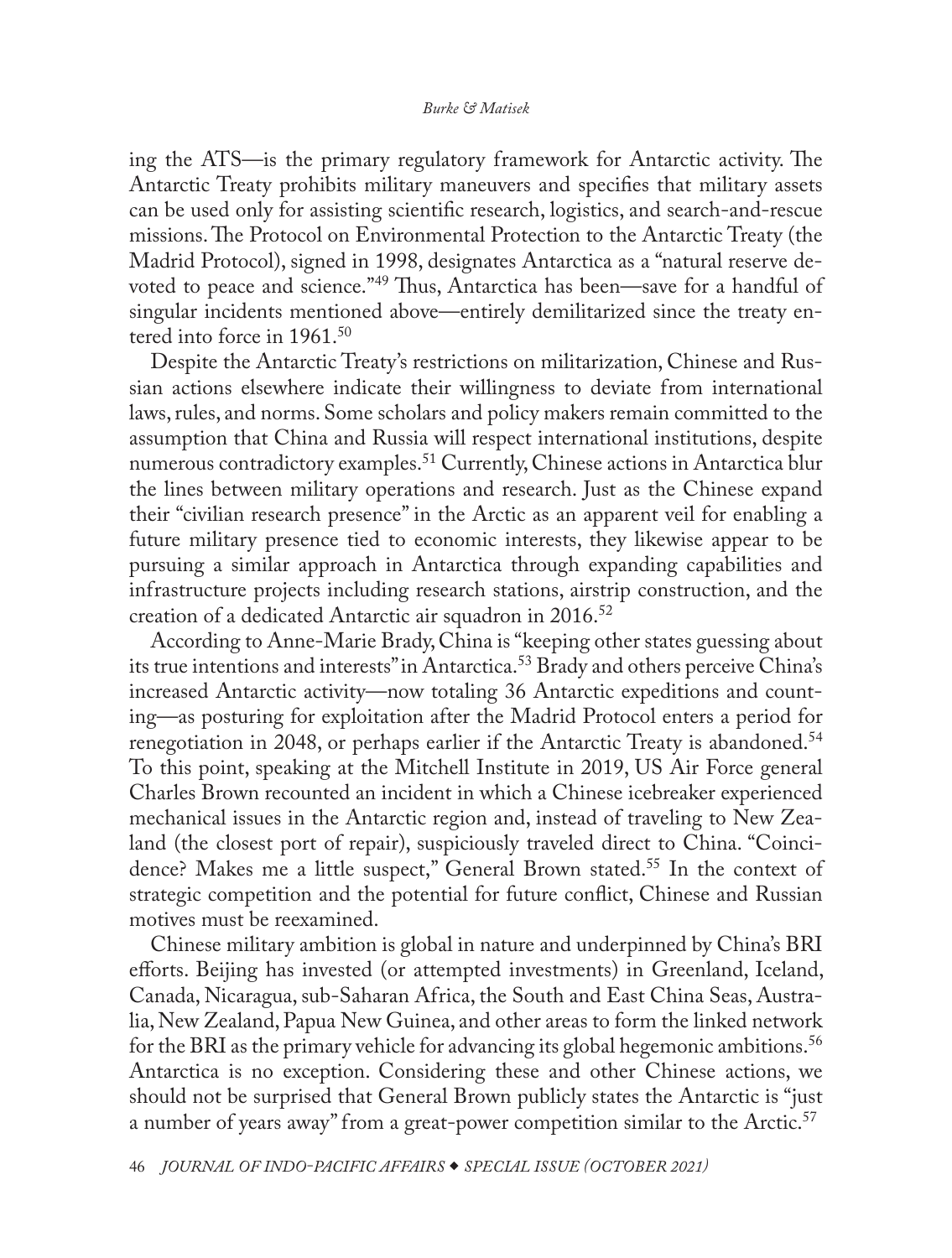<span id="page-11-0"></span>Though Antarctica does not rival the Arctic in geographic relevance or economic importance to the United States, continued omission of Antarctica from the strategic competition narrative further enables Chinese exploitation of the ambiguities present in international agreements. As an example, the US State Department's 2019 *Indo-Pacific Vision* cover page has a map of the region, which excludes Antarctica, and rest of the document's 32 pages have no mention of the continent in any context.[58](#page-28-0) These are subtly significant indicators of US Antarctic indifference, providing exploitative motivations for strategic competitors like Russia and China. Moreover, China increasingly views itself as a polar power.<sup>59</sup> The United States is not a near-Antarctic power by geographical standards, but by virtue of being a hegemon and defender of the commons it is a de facto near-Antarctic power.<sup>[60](#page-28-0)</sup>

There is too much at stake in the era of renewed strategic competition and the evolution of space as a future conflict domain for Antarctica to remain Washington's strategic blind spot. The United States must strengthen its partnerships with New Zealand and Australia (and other near-Antarctic partners) as gateway countries for Antarctic access. The continued use of Christchurch International Airport to fly annual Operation Deep Freeze missions in support of the US Antarctic Program warrants bolstered support.<sup>61</sup> Scholars and policy makers must address Antarctica in future debates and include it in strategic discussions on polar defense and security, precisely because the future of American space power and operations is dependent on communication infrastructure in the polar regions.

Besides excluding Antarctica from the polar picture, the debate is superficial and devoid of historical context and theoretical considerations as predictors of future action. The discussion over true Russian and Chinese intent in the polar regions is ambiguous, and ambiguity begets speculation. With speculation saturating public commentary, the discourse continues to overlook the lessons of history. What about the evolving polar-region dynamic parallels history? And what can we learn to offer a glimpse into the future of potential polar conflict? In terms of strategic competition and conflict, history must be included to form a comprehensive predictive narrative influencing future policy and strategy. Policy that informs strategy toward particular ends is best informed by an understanding of the relevant history shaping the current environment. For the polar regions, history runs deep.

# History and Context

Since the early twentieth century, the United States and many other nations have conducted polar military operations and military-supported scientific expe-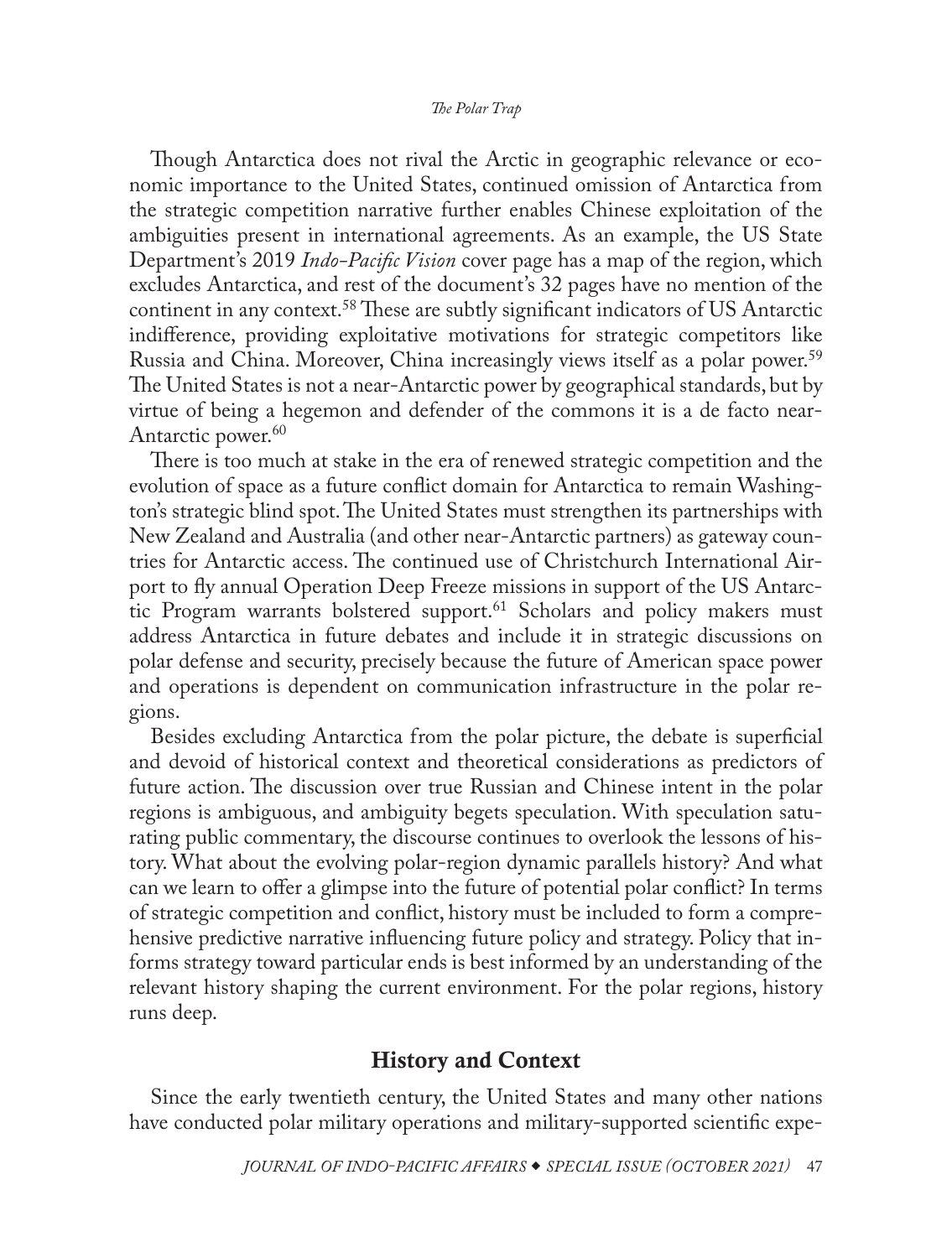<span id="page-12-0"></span>ditions. As more countries arrived in the polar regions, the need for international cooperation mechanisms grew. Both the Antarctic Treaty and the Arctic Council were designed as solutions to resolve polar tensions, with many holding these cooperative institutions in high regard. Yet, these supposedly effective institutions are seldom discussed in contemporary policy circles, as they both lack effective enforcement mechanisms. Historical antecedents are often useful points of departure such that we cannot afford to continue overlooking relevant history and theory in debates about future strategic competition in the Arctic and Antarctica. History provides insights on how command of the commons is at stake in the polar regions and how disagreement over who commands the commons is a reliable predictor of confrontation and eventual conflict.

From the seventeenth century to the early twentieth, the British controlled the maritime commons. Because they controlled the commons, they controlled the seas. Those who most control and influence a domain make the rules. China and Russia are attempting to establish polar dominance via their respective polar pivots. Polar presence will promote influence, which will lead to economic gain and increased global power sufficient to destabilize, potentially, the international system to the detriment of the West. Hegemonic stability theory holds that the world order is most stable under unipolarity with a single global hegemon. So, a Chinese or Russian challenge to American command of the commons—via related challenges to or departures from the existing polar claims and international covenants—will have certain destabilizing effects.[62](#page-28-0) Consider the tenets of the so-called long cycle theory: since the fifteenth century, hegemonic power transitions tend to occur, on average, every 75 years. It has been more than 75 years since the United States first assumed its status as the world leader. If history is any indicator, the United States is primed for challenge to its hegemony.<sup>[63](#page-28-0)</sup>

There are numerous warning signs of rising powers asserting regional hegemonic ambition in the Arctic and Antarctica. The budding Chinese and Russian "strategic partnership,"[64](#page-28-0) a revisionist Russia relapsing to Cold War–era aggression and rhetoric, and China's antagonistic global expansionism combined with known and demonstrated Polar interests, activities, and investments demonstrate commitment to change. Revisionist states have explicitly undermined US interests since at least 2010 such that their ambitions cannot be dismissed as innocuous or inconsequential. The polar regions are opportunistic targets of low-risk, high-payoff expansion for China and Russia given the relative lack of American polar presence and policy commitment.

Strategic competition is on the rise, and the ingredients for international confrontation and eventual conflict are brewing. The polar regions, more than any other, pose the greatest threat to current American hegemony. Two rising powers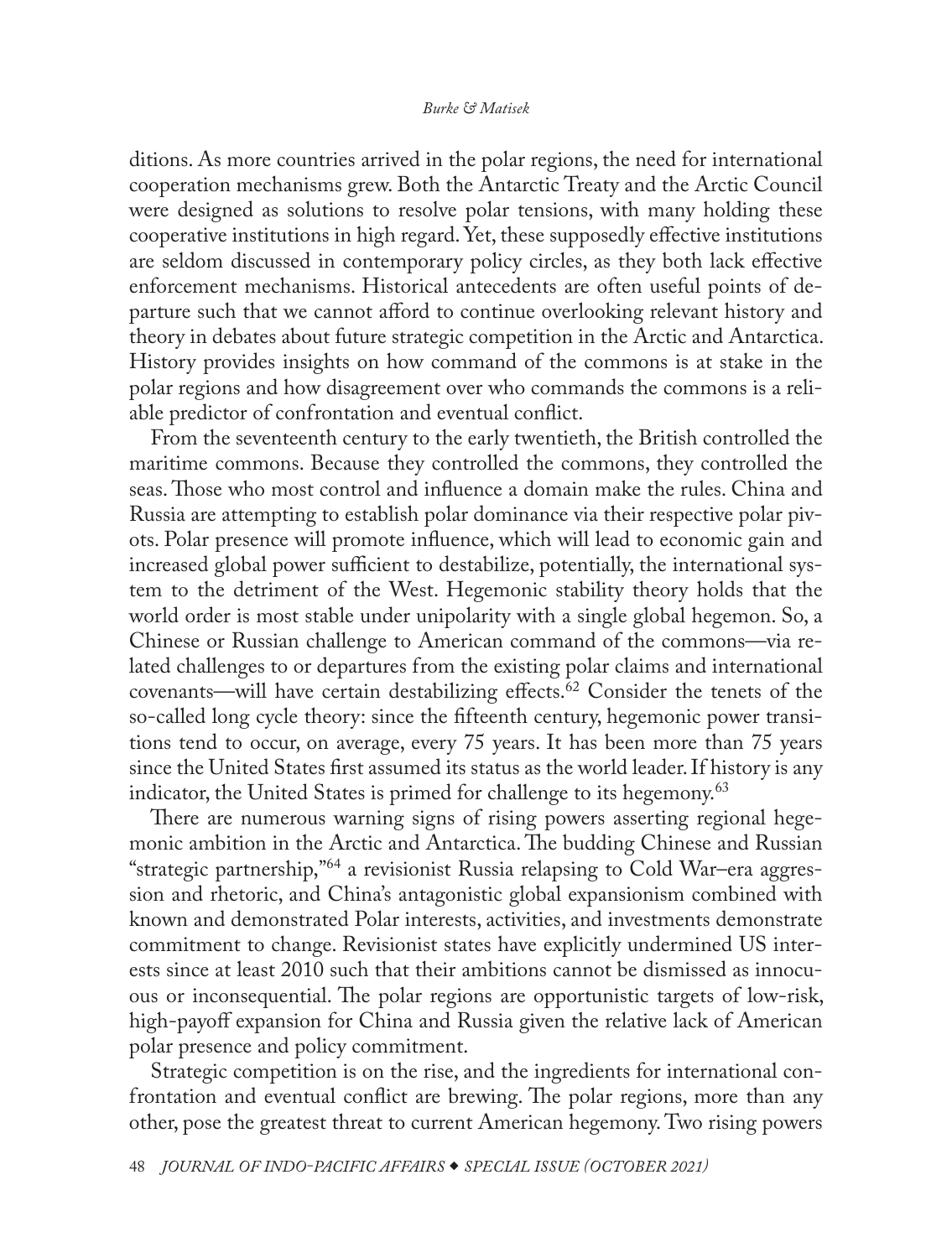<span id="page-13-0"></span>are challenging the current power. History again tells us, by way of Graham Allison's descriptive problem of the *Thucydides Trap*, that when these conditions are present, the potential for conflict increases. In this way, there are indications abound suggesting that we are progressing toward the realization of a similar *Polar Trap*.

# *The Polar Trap*

Considering Chinese and Russian policies and actions, the polar regions are becoming easy power grabs. Whereas the United States stands as the current global hegemon, or the ruling power in historical narrative, increased activities by China and Russia in the polar regions—coupled with American strategic dithering elsewhere in the world—contribute to the necessary preconditions for realization of the Thucydides Trap. Coined by Graham Allison in 2015, the concept suggests that whenever the rise of an ambitious power threatens to dethrone the existence of a current hegemon, the likely result is war.<sup>[65](#page-28-0)</sup>

According to Allison, 12 of the 16 recorded cases of a rising power threatening a ruling one in the past 500 years resulted in war.<sup>66</sup> Some, such as Jonathan Kirshner openly, question Allison's assumptions and arguments, chiefly that his caseselection bias supports his theory *and* that the four cases where war did not result *all* occurred after 1945 where nuclear weapons changed the calculus behind great-power wars.<sup>[67](#page-28-0)</sup> Still, there is empirical validity to the concept that provides utility in applying it to a lesser-known region. In this way, we generate a template for understanding future polar power competition and predicting a potential Polar Trap under similar circumstances.<sup>68</sup>

The Thucydides Trap is illustrative of a security dilemma when a ruling power proactively confronts a rising power militarily over a contested domain, thereby leading to greater militarization and raising the potential for conflict. In each of Allison's cases, he identifies the period in which the conflict occurs, a ruling power, a rising power, a contested domain, and a binary outcome of war or no war. Using this framework, there are similarities to the evolving situation in the polar regions. Whereas the rise of Athens supposedly threatened Sparta and catalyzed war, continued tensions stemming from Russian and Chinese presence in the polar regions will likewise undermine American hegemony. Increased military activities by rival competitors will continue producing the conditions for confrontation.

# *Conditions for the Polar Trap*

Allison's theory stems from his interpretation of Thucydides's writings in the *History of the Peloponnesian War.*[69](#page-28-0) According to Allison, Thucydides focused on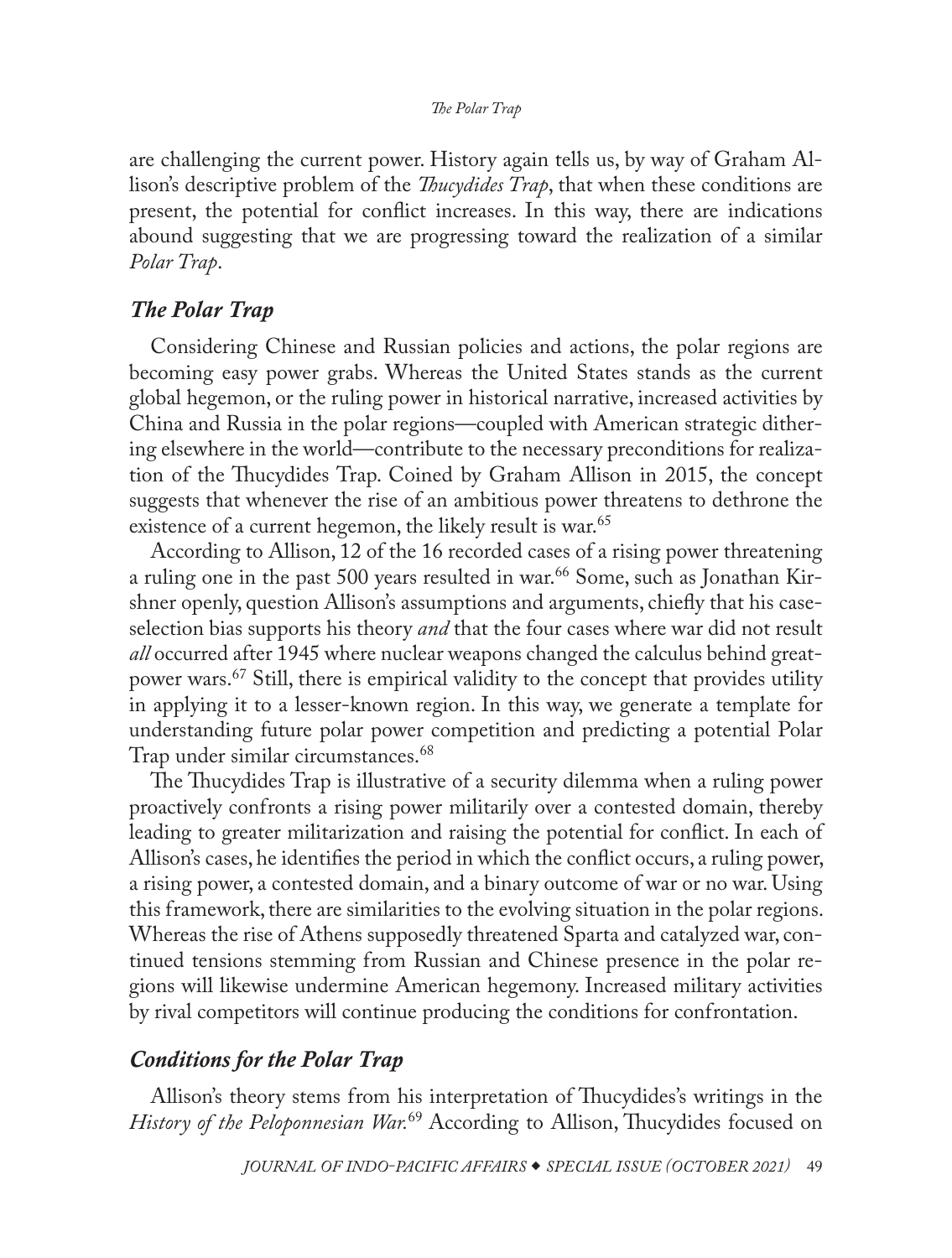<span id="page-14-0"></span>the shift in the balance of power between Athens and Sparta as the basis for their eventual conflict. Allison contends Thucydides specified two primary drivers of the dynamic leading to the trap: (1) the burgeoning *entitlement*, sense of *importance*, and demand for *influence* by the rising power, coupled directly with (2) the rising power's *fear* and *insecurity*. [70](#page-28-0) When a rising power demonstrated each of these attributes, Allison and his research team found that they challenged—in some way—the ruling power of the time. Though Allison's team limited its study to 16 cases, 75 percent of the historical cases meeting these criteria resulted in war.<sup>71</sup> The team further identified two cases in which the United States was the ruling power and simultaneously threatened by at least one rising power: World War II and the Cold War.

In general, the international order maintains stability when states are satisfied with the order and thus adopt an orientation to preserve the status quo. Threats to the international order tend to come from dissatisfied states seeking to gain more territory, better status, or different rules. Dissatisfied states, then, adopt revisionist agendas and increasingly "mount challenges against the hegemon and its order" whenever the hegemon fails to accommodate their interests or actively seeks to restrict them.[72](#page-28-0) In this way, the circumstances of World War II are notably similar to twenty-first century great-power competition.

In World War II, the United States faced the Axis Powers: the German, Italian, and Japanese alliance intent on upending Western democratic norms. In today's competitive environment, Russia and China demonstrate similar motivations. Is Russia or China baiting the United States toward conflict with one so that the other can rise to power? The nuclear tensions and military posturing of the Cold War are similar to today's contemporary security environment in that the presence of nuclear weapons alone seems to prevent large-scale military conflict for fear of irrecoverable escalation into nuclear warfare.

Whereas the existence of nuclear weapons continues to serve as a mutual deterrent, great-power conflict is not a figment of twenty-first century imagination. Rather, an emerging body of scholarship suggests that great-power conflict can "unravel without anyone ever firing a shot."<sup>73</sup> History tells us that during periods of hegemonic transition, the hegemon

faces increasing difficulties in maintaining its preferred international order; its relative decline encourages other states unhappy with that order to seek to renegotiate terms, build alternative arrangements of one kind or another, probe for weaknesses, and even directly challenge the dominant power or its allies. In the worst-case scenario, peaceful adjustment to the changing distribution of military and economic capabilities proves impossible; as it did in World War I and World War II, the system collapses into a devastating great-power war.<sup>[74](#page-28-0)</sup>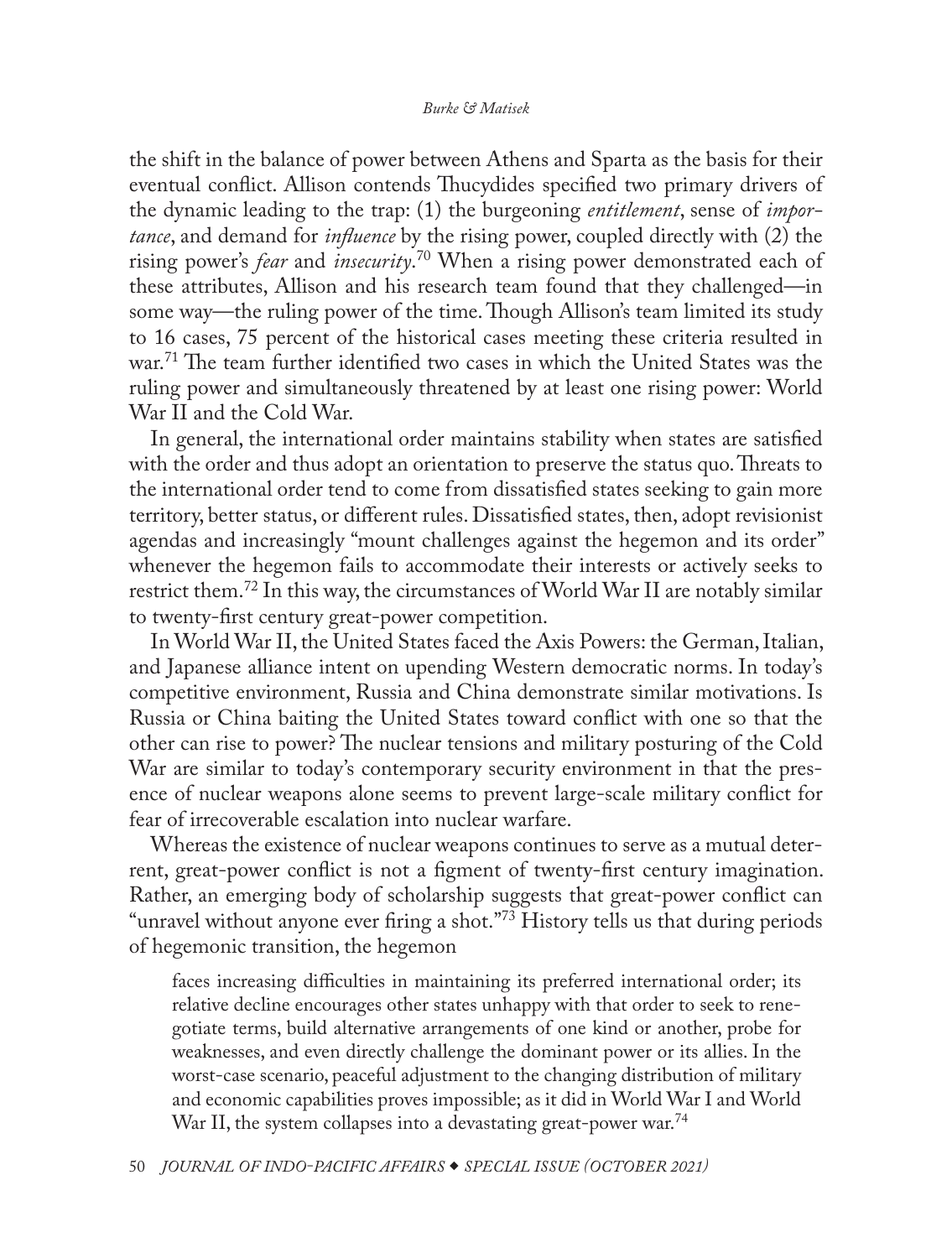<span id="page-15-0"></span>After 75 years of hegemony, the United States today is dealing with a revisionist Russia and rising China. History is not on Washington's side at the moment. Moscow and Beijing are working to build alternative global structures that alter the American-led status quo. Each continues prodding for US vulnerabilities, carried out via sharp power campaigns meant to undermine US domestic and US-led international institutions. China and Russia are actively pursuing military and economic influence efforts in the polar regions, as a perceived weakness to US primacy. With weakening status, Cooley and Nexon argue American hegemony can fall via three main mechanisms, or "pathways of change": *great-power challenges*, *changing small and weak state behaviors*, and *transnational contention*. There is evidence of each occurring in the contemporary international security environment.

# *Polar Pathways of Change*

In terms of *great-power challenges*, (i.e., direct contestation from competing peer or near-peer states), the United States faces increasing challenges from both Russia and China spanning economic, diplomatic, and informational strategies. Military challenges remain distanced and indirect, but confrontations between US forces versus Russian and Chinese forces are becoming more frequent in the Arctic and the South China Sea, respectively. China's ascent to international influence has also led to notable *changes in small and weak state behaviors*. As an example, 18 of the 30 NATO member states currently have a signed memorandum of understanding to economically partner with China's BRI[.75](#page-28-0) NATO states with ties to the BRI are predominantly among those considered weakest within the NATO alliance, furthering Cooley and Nexon's notion of changing small and weak state behaviors as a precursor to US hegemonic unraveling. What does China's BRI and its connection to the weak states within the NATO alliance say about NATO's future stability?

According to Cooley and Nexon, *transnationalism* entails the destabilization of previously held norms and foreign policy frameworks. They further contend that rising powers wishing to contest the ruling power and the established order adopt "wedge" strategies to dissolve the fabric of the order and its structure.<sup>[76](#page-28-0)</sup> Hegemons such as the United States provide a collective security proposition to weaker states, incentivizing allegiance absent a better alternative. This proposition provides a security blanket (i.e., subsidy) to small states lacking strong economies to build and maintain organically powerful militaries sufficient for their own security.

When economic powers such as China enter the fray and offer financial incentives to small states, it can be a compelling and competing value proposition that strains existing alliances. In a form of realpolitik, if a powerful state can offer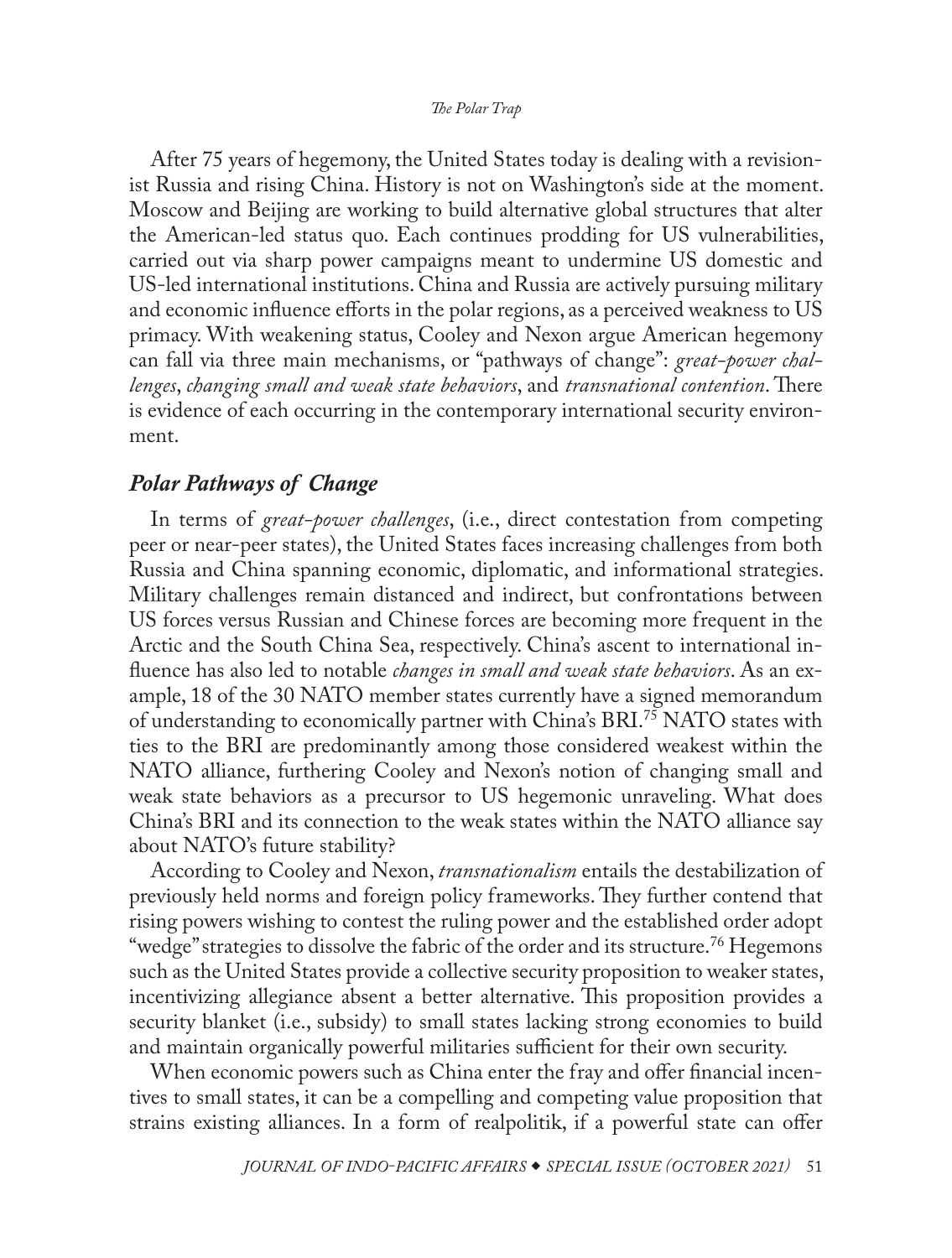<span id="page-16-0"></span>sufficient incentive for a weaker state to question the value of its existing security blanket and ideologies, this threatens to unravel the threads of ideologically sewn alliances. With most NATO states economically partnered with China—a country the United States now labels as its "greatest potential adversary"—a question is raised about NATO's legitimacy as an alliance durable enough to withstand Beijing's economic wedge-driving.<sup>77</sup>

Consider as well that many of the current international institutions serving as the "connective tissue" of the contemporary international order were established during the US unipolar movement.<sup>78</sup> These longstanding US-led institutions are at risk of dissolving at worst or repurposing and reorganizing at best. From 2017– 2020, the Trump administration governed on an "America First" platform that openly denounced the value of and need for multilateralism, international organizations, alliances, and liberal values in general, viewing such arrangements as a "threat to American power."[79](#page-29-0) As the United States backed further away from international institutions under the Trump administration, questioned alliances and partnerships, and generally condemned the international community for collectively freeriding on the back of the US economy, Washington gave away its formal and informal position as hegemon—giving China an opening to make numerous peripheral gains at the expense of the West.

### *Chinese Conditions*

In developing his theory, Allison focused on China as a rising power intent on challenging the United States as the current ruling power. To this end, Allison notes that Lee Kuan Yew—who Allison calls the "world's premier China watcher"—predicted that China's ambition is unquestionably global hegemony.<sup>[80](#page-29-0)</sup> Adding to this, Chinese president Xi Jinping has stated on numerous occasions his unambiguous intent to change the world order by putting China on the path to "global eminence.["81](#page-29-0) China's growing sense of self-importance and global ambition are robust. Few doubt Chinese intentions of unseating the United States as the dominant global superpower. Worse, China has developed a "grievance-fueled sense of entitlement," demonstrated in the ongoing territorial disputes in the South and East China Seas.<sup>[82](#page-29-0)</sup>

We should consider Beijing's behavior here and in other areas as indicators of broadening—and largely unchecked—ambition. The United States is the only nation capable of counterbalancing Beijing's ambition. However, China is leapfrogging US containment efforts and is on track to challenge American hegemony by trying to secure its own ports and airfields across the South Pacific.<sup>83</sup> Whereas the United States maintains more than 800 bases or installations world-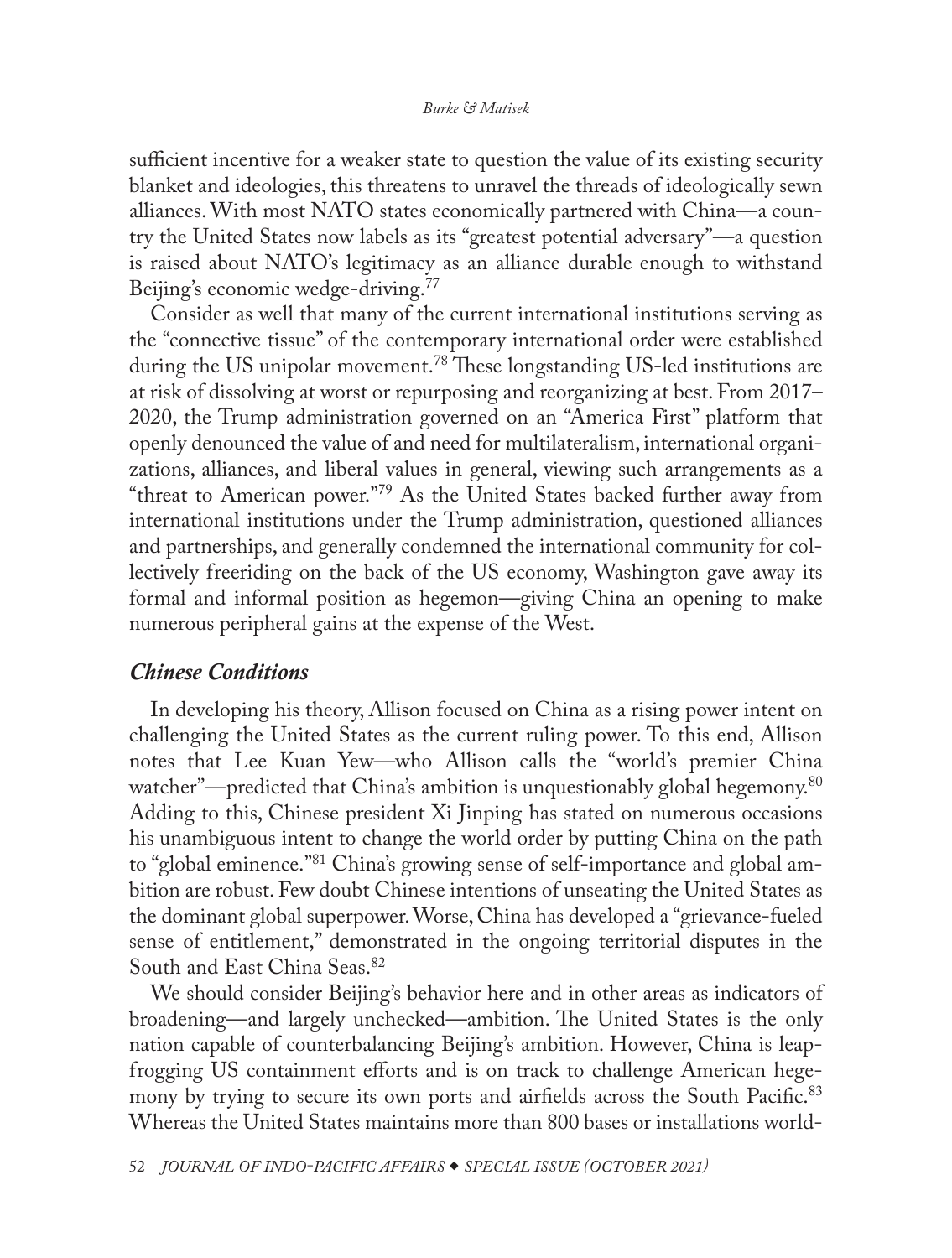<span id="page-17-0"></span>wide, its polar-region presence is comparably nonexistent.<sup>[84](#page-29-0)</sup> Beijing knows this and it is exploiting this American strategic oversight.

Absent military presence and strategic orientation to the north and south, the United States is unable to influence these areas the way it can elsewhere. Without a power to balance against at the ends of the earth, Beijing began its own polar pivot in 2017. China's self-proclaimed status as a "near-Arctic state" illustrates entitlement despite the fact that no such recognition exists.<sup>85</sup> A "near-Antarctic state" view of China is also fostered domestically in China by sending the secondmost number of tourists to Antarctica of any country, thereby familiarizing its citizens with the continent and creating a narrative of China's destiny to manage the future of Antarctic control.<sup>86</sup>

In further attempts to advance its polar influence, China's Polar Silk Road policy broadens its ambition to assert power and influence over the polar regions. China's Yellow River Research Station in Svalbard is among its most prized polar achievements. To the south, its newly developed Antarctic air squadron serves a research mission similar to that of the US Air Force logistics support of the National Science Foundation, yet questions remain about the nature of such activi-ties due to ongoing Chinese efforts to conceal Chinese Antarctic operations.<sup>[87](#page-29-0)</sup>

Since Australia and New Zealand are members of the American-led "Five Eyes Alliance," Beijing knows that, in a crisis, neither country would support Chinese operations in Antarctica. Thus, China appears to be laying the groundwork for supporting Antarctic operations via infrastructure projects in the South Pacific near New Zealand and Papua New Guinea. Beijing is building a port facility and—presumably—military infrastructure at Luganville Wharf in Vanuatu, a small, underdeveloped island nation only 1,000 miles north of New Zealand, to the concern of Australian leaders.<sup>88</sup> Similarly, China inked a deal with Papua New Guinea to build a "comprehensive multifunctional fishery industrial park" on Daru, a small island community just off the country's southern coast and about 125 miles north of Australia.<sup>89</sup> This deal gives Beijing proximal access to northern Australia and Port Darwin, where Beijing has a long-term port lease that has deterred the US Navy and Marine Corps from establishing its own infrastructure.<sup>90</sup> The implications extend beyond Beijing's apparent attempts at driving a wedge between Australia and the US military's attempts at securing regional presence.

Daru Island sits approximately 4,100 miles south of China's Port of Shanghai—the world's largest container port—via maritime route. Hardly a coincidence, Daru Island is about 4,000 miles north via maritime route of China's newest Antarctic research station on Inexpressible Island in Terra Nova Bay in the Ross Sea—China's closest station to the US McMurdo Station on Ross Island.<sup>91</sup> On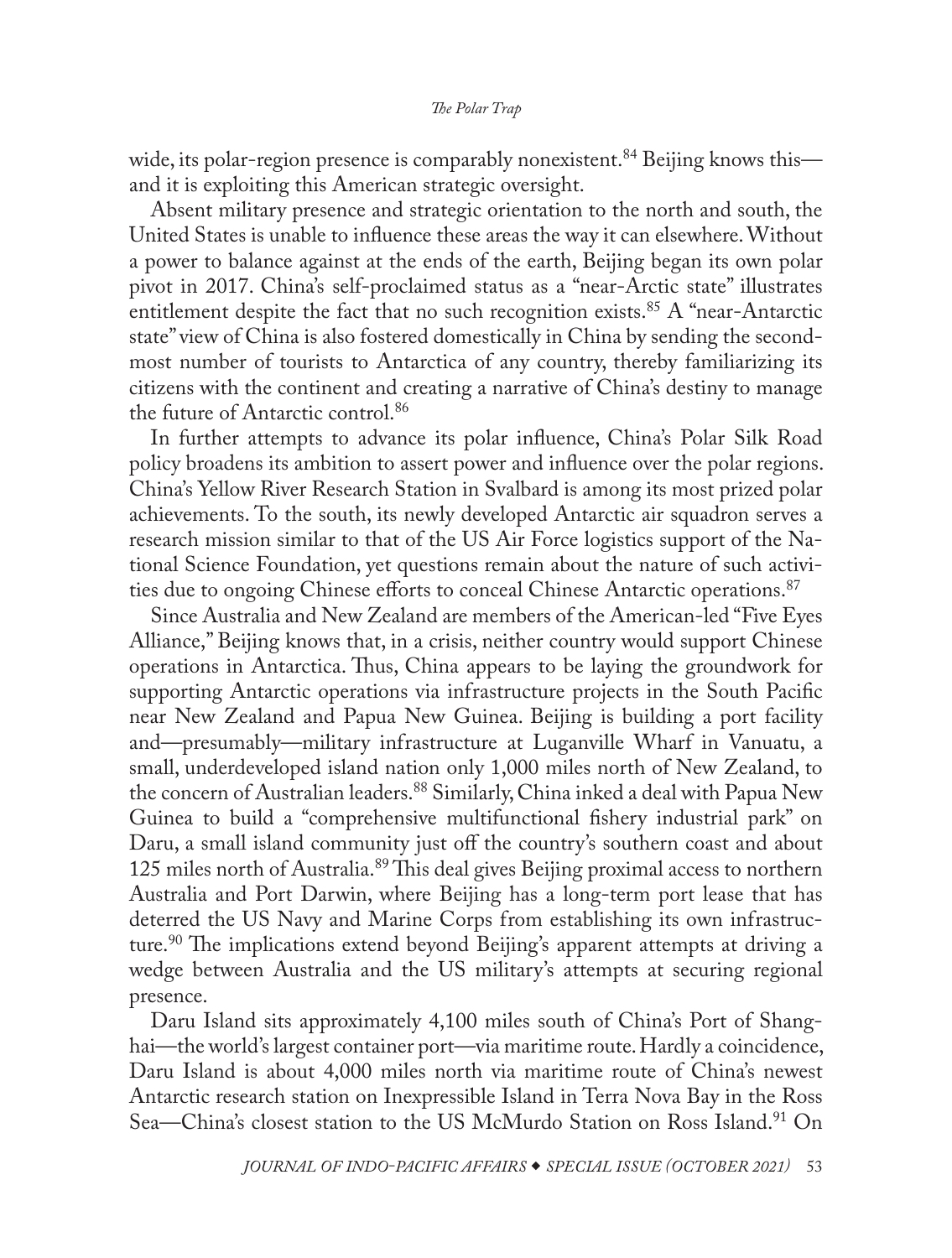<span id="page-18-0"></span>Daru Island, China gains dual-use (commercial and military) infrastructure at an equidistant location between its largest mainland port and its newest Antarctic research station while also securing a location that puts it in close proximity to its Darwin port and the geographic focal point of the US Navy and Marine Corps in the region. For context, we must couple these geostrategic moves with American military commanders' concerns with China's unwillingness to allow unfettered Consultative Party inspections of their five Antarctic research stations, per Article VII of the ATS.[92](#page-29-0) Continued Chinese secrecy in Arctic and Antarctic activities lends further weight to the argument that Beijing's polar ambition is malign and that institutions meant to keep both regions peaceful are failing to enforce basic rules.

Those who continue to dismiss the rise of China as a threat to the United States and international norms are not paying attention. The Chinese economy is expanding to outcompete the United States in numerous indices (depending on one's measure of economic strength). [93](#page-29-0) In terms of gross domestic product, China's meteoric ascent since the 1980s shows no signs of leveling off. Yes, using GDP as the basis of assessing China's economic strength is unidimensional in that it measures only production and ignores costs or consumption rates, but it is nonetheless a global indicator of a state's economic productivity. Some will argue that China—due to its enormous population and consumption needs—is an inefficient economy in terms of its net indicators (or, more generally, its productivity minus its costs).<sup>[94](#page-29-0)</sup> Whereas China's GDP makes it the second-most powerful country in the world by that sole indicator, if we consider its net indicators inclusive of its productivity minus costs, Beijing's strength is far less impressive.

To this end, others contend that China is not a threat because of its fragile economy, that the significance of its global influence is overstated based on flawed logic, ignorant to the realities of unquenchable resource consumption needs. However, this position unwittingly advances the argument establishing China's insecurity and increasing ambition. Despite growing economic power by way of productive measures, China shows signs of insecurity and fear of continued American hegemony and an inability to satisfy its resource needs under the continued unipolar American-led world order. China seeks to enhance its global power position based on a "power-as-resources" strategy, circumventing international institutions in the polar regions and elsewhere to serve as potential corner-stones to securing resources to satisfy this thirst.<sup>[95](#page-29-0)</sup>

China is demonstrating strategic ambitions of challenging American hegemony. To meet its power-as-resources goal, Beijing's ambitious, entitled, selfrighteous government and military pursue global influence via international infrastructure investments to stay relevant on the global stage. China's approach to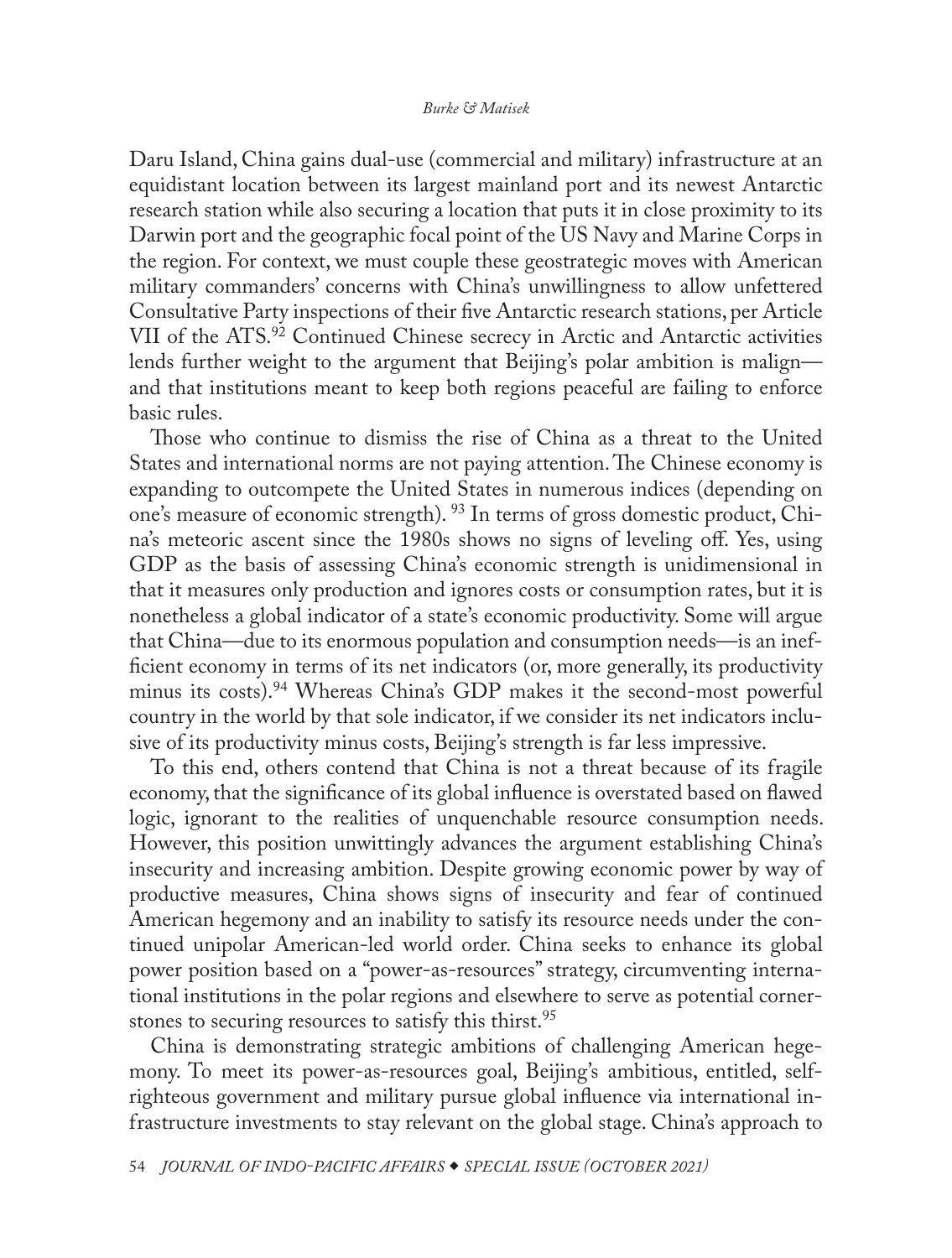<span id="page-19-0"></span>global influence through infrastructure investments and debt-trap diplomacy creates new spaces of power. Chinese actions have met the necessary preconditions for realization of the Thucydides Trap. While this so-called trap is an abstract academic conceptualization, we should consider its applicability to the polar regions.

# *Russian Conditions*

While the Chinese only recently developed polar policies and military capabilities, Russia began its own polar pivot in 2001. It began with Russia filing the first of three unsuccessful (to date) territorial shelf claims to the United Nations seeking to extend its exclusive economic rights from the coast to the North Pole.<sup>[96](#page-29-0)</sup> In 2007, Russia demonstrated its Arctic capability and intent by symbolically planting its flag on the geographic North Pole Arctic seabed.<sup>97</sup> Such Russian symbolism extends to Antarctica as well. In 2004, Russia built an Orthodox church at one of its Antarctic research stations. As a year-round operation, the church holds services for Russian researchers and is a visible demonstration of Moscow's sustainable presence and influence on the continent.<sup>[98](#page-29-0)</sup> These selfimportant efforts have dovetailed with expanded military infrastructure projects in the Arctic, hostile actions in Georgia and Ukraine, and disingenuous claims that American military forces deployed to the Baltics are a threat to Russian sovereignty.<sup>[99](#page-29-0)</sup>

In raising concerns about US actions, Russia feeds the narrative that the United States is a global bully. President Putin's continued anti-Western rhetoric advances the argument that Russia seeks alternative institutional structures whereby the United States no longer serves as the default leader in geopolitical affairs and where Moscow enjoys status as a regional hegemon over Eurasia and the Arctic.

Russian sense of entitlement and self-importance mirrors that of the Chinese, but given geographic proximity, coastal access, and economic importance, Russian ambitions are focused in the Arctic rather than seeking global eminence. Moscow's aggressive posture toward the Northern Sea Route and threats to use military force against ships refusing to meet Russian requirements indicate its intent to control what it believes is legally Russia's—what Russia is *entitled* to control[.100](#page-29-0) Such actions are a direct challenge to freedom of navigation and Washington's desire to command the commons toward this end, but Moscow pursues its agenda with supposed economic intent.

Approximately 20 percent of the Russian economy is dependent on the Arctic. The resources located there provide enduring interest for Russia to continue its contested claims to the high north. With the Russian economy tied the "primordial homeland," the Arctic is a vital national interest. Considering Russian eco-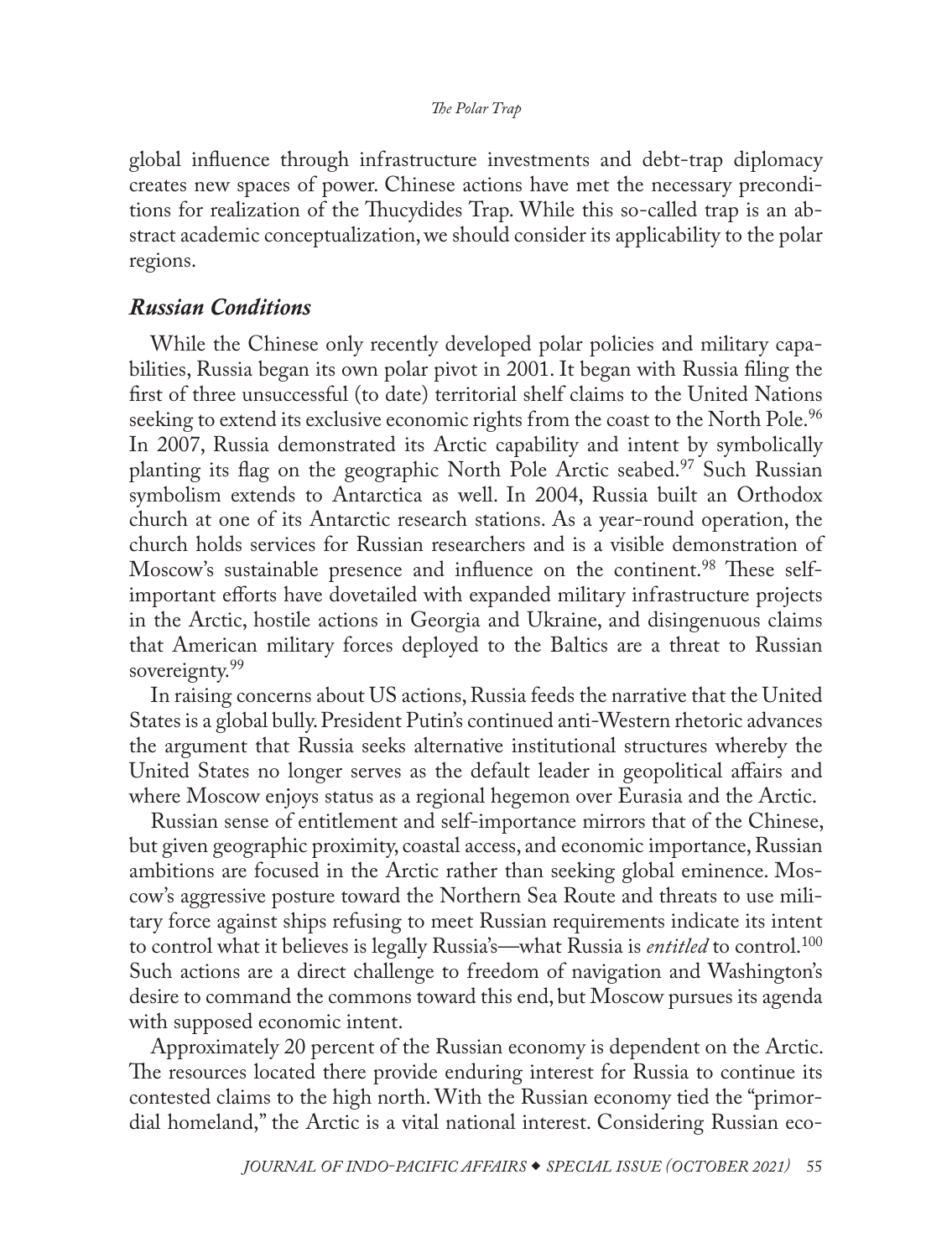<span id="page-20-0"></span>nomic dependence on natural resources, this Arctic interest is one of survival as Moscow seeks alternative means to support the economy and declining population. This, coupled with Russia's plans to link its control of the Northern Sea Route with China's Polar Silk Road, indicates a major initiative to influence and control evolving Arctic economic activities.<sup>101</sup> Expanding Russian Arctic military infrastructure will make this a natural outcome, as the country's unfettered ability to operate in the region will give its power to dictate Arctic rules.

Following the reopening of Cold War–era Arctic military bases and an expanded Arctic footprint, Russia's intent to militarize the Arctic and secure its security interests is broadly advertised. Such a rapid and extensive military infrastructure investment in a targeted region indicates insecurity fueled by a desire to control and exercise sovereignty throughout the high north. Russia's fear of losing—or intent to maintain—Arctic influence is undeniable.[102](#page-29-0) Adding to their physical infrastructure, the Russians have reorganized northern military units and expanded their Arctic asset portfolio in attempts to assert military dominance in the region. The Northern Fleet is the "largest, most powerful, and most modern" of the Russian naval forces with daily activity throughout the Arctic, though it is not a large fleet in comparison to US naval fleets[.103](#page-29-0) In Antarctica, Russia leverages its status as an ATS signatory to influence Antarctic operations in pursuit of its own objectives, despite disagreements with New Zealand and others.[104](#page-30-0)

Moscow demonstrated its assertiveness with the December 2019 announcement about operational hypersonic missile deployments in the Arctic[.105](#page-30-0) Beyond this, Russia's icebreaker fleet is the largest in the world and growing; it has extensive air defense and electronic warfare capabilities; and its concern about American ballistic missile submarine deployments is well known[.106](#page-30-0) As Russia expands the "Ice Curtain," fear and insecurity fuel a military deterrent project in the Arctic. In other words: Russia seeks an aggressive-*looking* Arctic military posture to deter others and to maintain access to resources. Russia's economic instability and dependence on the Arctic's natural resources makes influence over the region imperative for future national growth and sustainment. However, military expansion alone does not indicate hostile intent.

There is credence to the idea that Arctic conflict is the last thing Russia wants, because war would degrade Russia's economic stability. But a militarily ambitious Russia in the Arctic—perhaps seeking only to deter others—has had the opposite effect. Rather than preventing increased militarization from NATO, the United States and its allies have expanded their Arctic postures and orientation. The security dilemma is now a polar dilemma. Russian Arctic aggression rises to Thucydidean proportion with indicators of intent to aggress toward a situation in which the United States is in a regionally subordinate role.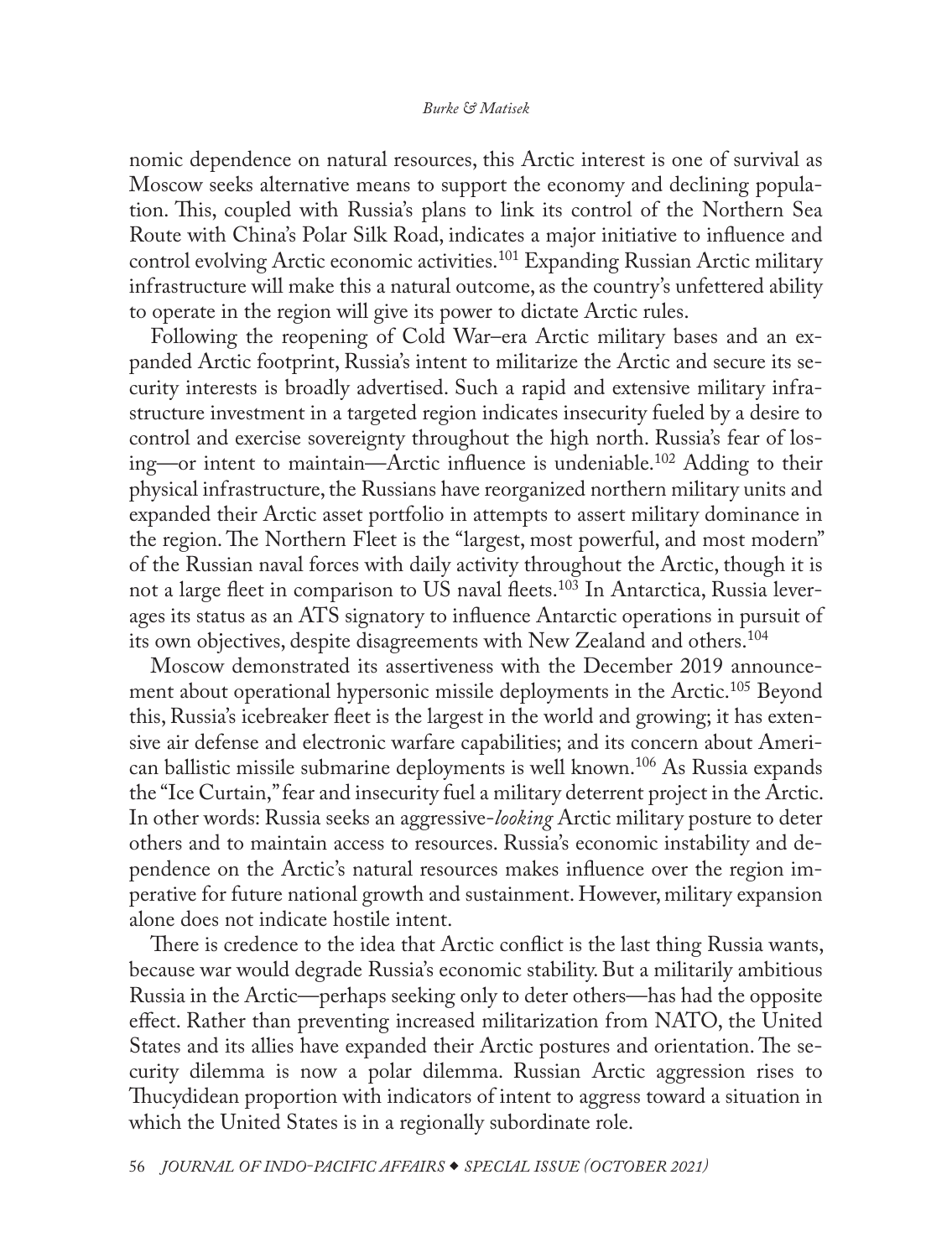<span id="page-21-0"></span>A potential or attempted shift in the balance of power—as Allison observed in his chosen cases—among today's rivals grows more likely with each passing year of investments in Arctic capabilities. Applying Allison's framework to the polar regions illustrates a rising Chinese power intent on securing influence in both the Arctic and Antarctica by way of polar flying squadrons, the Polar Silk Road policy, expanding investment in Greenland and Iceland, and a self-proclaimed label as a "near-Arctic state." Likewise, Russia's widening and contested claims to Arctic territory, combined with its buildup of military infrastructure—to secure its posture and interest in the region—make for an equally compelling concern indicative of an increasingly self-important state motivated in part by fear and insecurity. In this context, competing interests and actions toward the polar regions to date are beginning to meet Thucydides's two preconditions for realization of this trap.

# Avoiding an American Polar Trap

Critics of Allison's Thucydides Trap argue his vision of hegemony's rise and fall is too static, that it lacks nuance and consideration for the unique aspects of each period and the relative dynamics shaping competition and conflict decisions. Despite the critiques, Allison's frame is a useful heuristic for considering the potentialities of great-power war stemming from polar-region confrontation and conflict. Just as German efforts toward "political hegemony and maritime ascendancy" threatened England in the early pre–World War I era, simultaneous—and sometimes complementary—Chinese and Russian efforts to reject the current interna-tional system threaten American hegemony.<sup>[107](#page-30-0)</sup>

Debates over the extent and intent of Chinese and Russian ambition continue. Whether they pose an existential threat to American hegemony is also debatable, but what is not debatable is that the levels of Chinese and Russian polar presence, power, posture, and policy dwarf those of the United States. There is a growing literature arguing that the US-backed world order is in decline and that Russia and China are the principal challengers to the ecology of this order—seeking to write the obituary to US hegemony. For those who reject notions of conflict with Russia or China, we know that it "makes no sense to think that hegemonic systems, or international orders more generally, will ever be free from violence and coercion."[108](#page-30-0)

The evolving situation in the polar regions is indicative of China and Russia's intent to challenge the status quo. With continued US inaction toward the polar regions, Russian and Chinese geostrategic advantages will increase, and the capabilities gap will widen to an insurmountable distance. This could lead to an American catastrophe if a polar crisis occurred.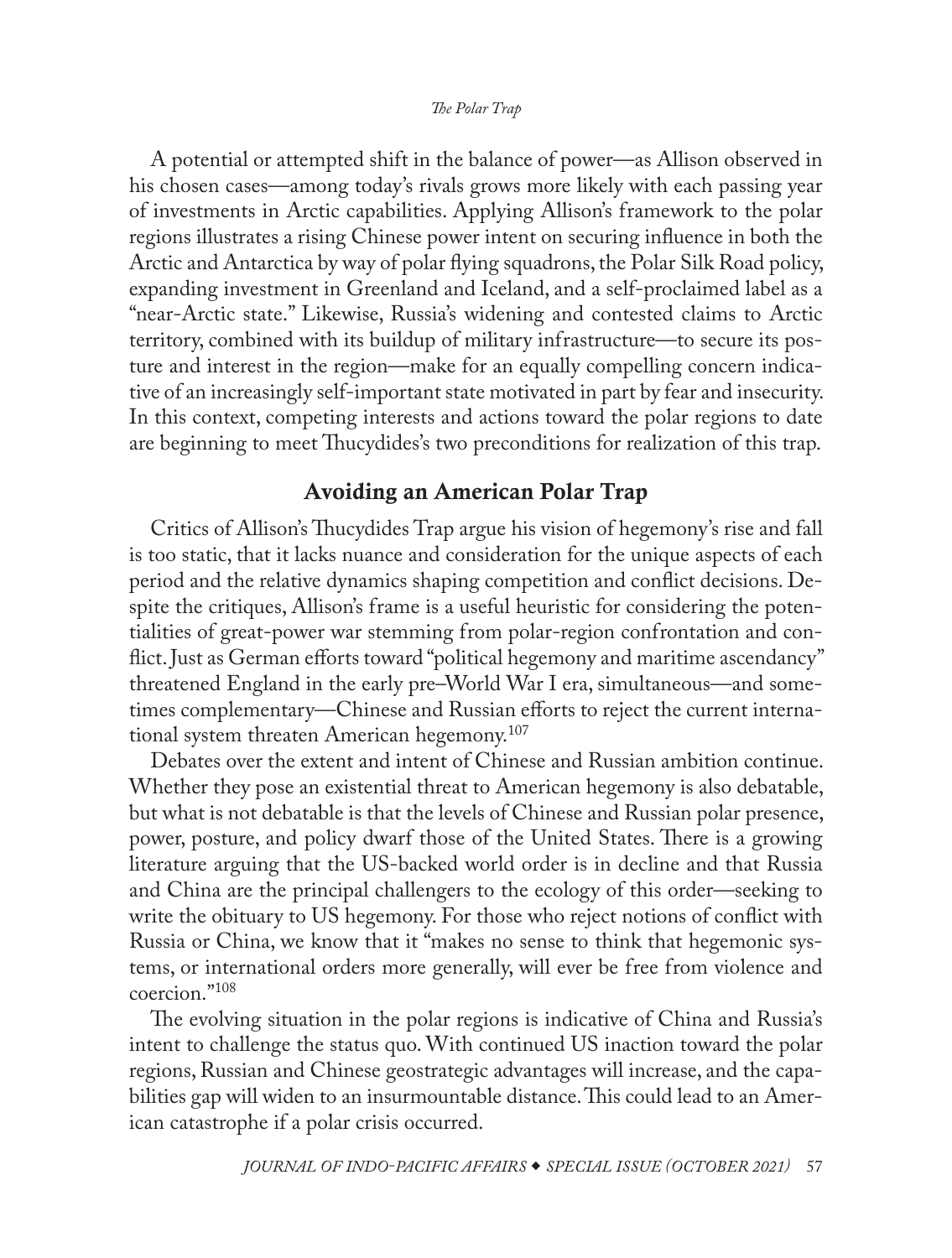### Getting American Policy and Military into the Polar Race

<span id="page-22-0"></span>The polar regions are ripe for future power tensions. In 2019 there were two major shifts in US Arctic military posturing, largely due to increased Russian activity in the high north. The 2019 announcement that the US Air Force will station F-35 squadrons at Eielson Air Force Base (Fairbanks), its northernmost Alaskan base, is a contribution to a necessary force posture capable of deterrence and response[.109](#page-30-0) Across the Atlantic, the 2019 reestablishment of the US Navy's 2nd Fleet as the "maneuver arm for NAVNORTH, in the Atlantic and the Arctic," provides a ready naval force for international power projection to ensure freedom of the seas and to act as a regional deterrent.<sup>110</sup> While this is not a dedicated Arctic Command per se, the US Navy's 2nd Fleet reopening (following its 2010 closure to reallocate budgets to other priorities) is in direct response to increased Russian activity in the Arctic. And in Europe, US rotational force deployments in the Baltics must continue, despite inflationary Russian rhetoric labeling these a "threat.["111](#page-30-0) While deploying 700 Marines to Norway on short-duration rotations is insufficient for Arctic deterrence, it does provide a better understanding of the limits of equipment and personnel in polar conditions.

These American actions are akin to finger-wagging and fall short of consistent military presence, power projection, and strategic orientation. The 2nd Fleet's area of operations *includes* the Arctic but is not *dedicated* to the high north as its sole operational domain. The Arctic is bisected between US European Command and US Northern Command, further bureaucratizing operational priorities and spans of control. Worse, the lack of American influence in Antarctica is even more pronounced due to current ATS prohibitions on military activities. Still, China seems to be deviating from the ATS restrictions, or at least stretching the allowable limits of military logistics support, toward questionable ends. This is partly why the Trump administration released the Polar Memo, the first-of-its-kind White House memo on national security interests in the Arctic and Antarctica, including hints of developing and deploying weaponized icebreakers for polarregion military activities as a counter to similar Russian and Chinese development efforts.

China and Russia can exploit the Arctic and Antarctica because the United States has not prioritized them and thus lacks infrastructure, military capabilities, and policy intent necessary to counter malign actions in each region. The Russians and Chinese can secure a territorial and economic advantage in the polar regions while holding American interests at bay and even under threat of attack on the homeland in Alaska.<sup>112</sup> In this case, we have not one rising power but two—two rising powers that, despite tension elsewhere, have demonstrated a common in-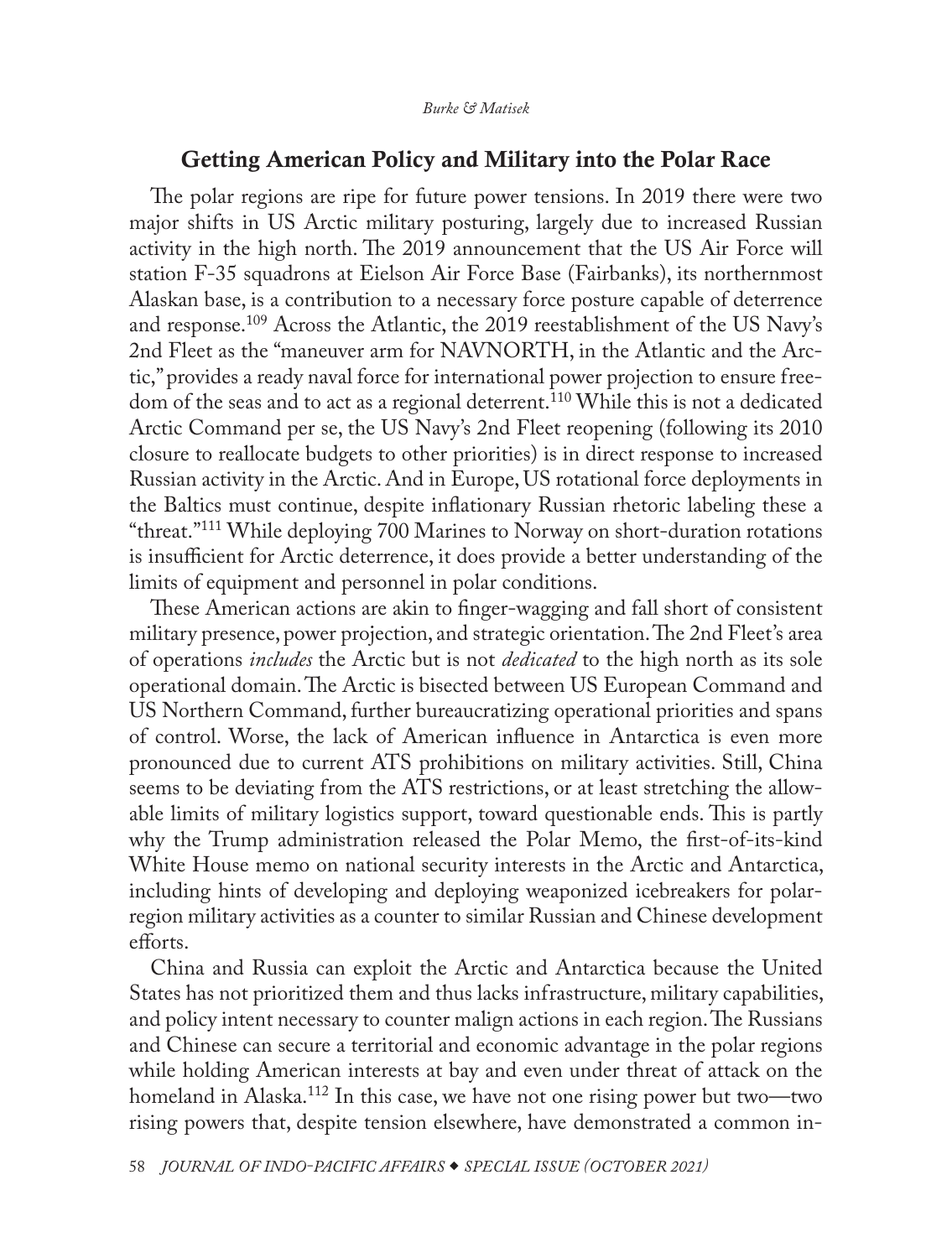<span id="page-23-0"></span>terest and willingness to collaborate in polar-region activities. Russia and China threaten to weaken US global leadership, and the United States currently lacks the capability and intent to counter revisionist behavior in the polar regions. The Biden administration—in the upcoming *NSS*—must acknowledge the danger of Chinese and Russian ambitions in the polar regions and direct the State Department and Pentagon to strategize various ways of countering their actions.

The United States cannot afford to adopt the Antarctic/Arctic apologists' passive approach toward the polar regions and falsely assume that Russian and Chinese actions are benign. Such a strategic miscalculation will set the stage for future conflict. The naysayers who dismiss potential polar conflict as twenty-first century paranoia should reconsider Graham Allison's thoughts on "man's capacity for folly":

However unimaginable conflict seems, however catastrophic the potential consequences for all actors, however deep the cultural empathy among leaders, even blood relatives, and however economically interdependent states may be—none of these factors is sufficient to prevent war, in 1914 or today.<sup>[113](#page-30-0)</sup>

In 1935, the military aviation enthusiast Billy Mitchell argued that Alaska was "the most strategic place in the world."[114](#page-30-0) As noted in the epigraph, Admiral Cruzen would later caution the United States about not considering polar warfare. The American defense establishment has seen this polar problem coming for decades. Now that it has arrived, it should compel action and the consideration for new approaches to meeting this evolving power imbalance. The likelihood of conflict is increasing, especially as communicating with some satellites is dependent on infrastructure in each polar region.

The United States must consider the real threat of a modern-day Thucydides Trap in the polar regions. Most preconditions for realization of this trap have (or will soon) come to fruition. The United States must learn from history and act now to avoid the so-called Polar Trap rather than react later. Failure to act now and pursue policy actions to inform posturing, presence, and polar power projection will lead to the first geographic, geopolitical, and military power imbalance the United States has experienced in the post–World War II era. The possibility of the Polar Trap now raises the specter where not one but two competing powers threaten the ruling power, possibly upending the current global order. Polar conflict is not impossible or implausible; it is both possible and plausible.

Thus, American leadership must pursue four courses of action to ensure hegemony as well as freedom of movement in the Arctic and Antarctic Circles:

First, polar policies need be created that make it clear to China and Russia that the United States will no longer permit further rule- or norm-breaking in the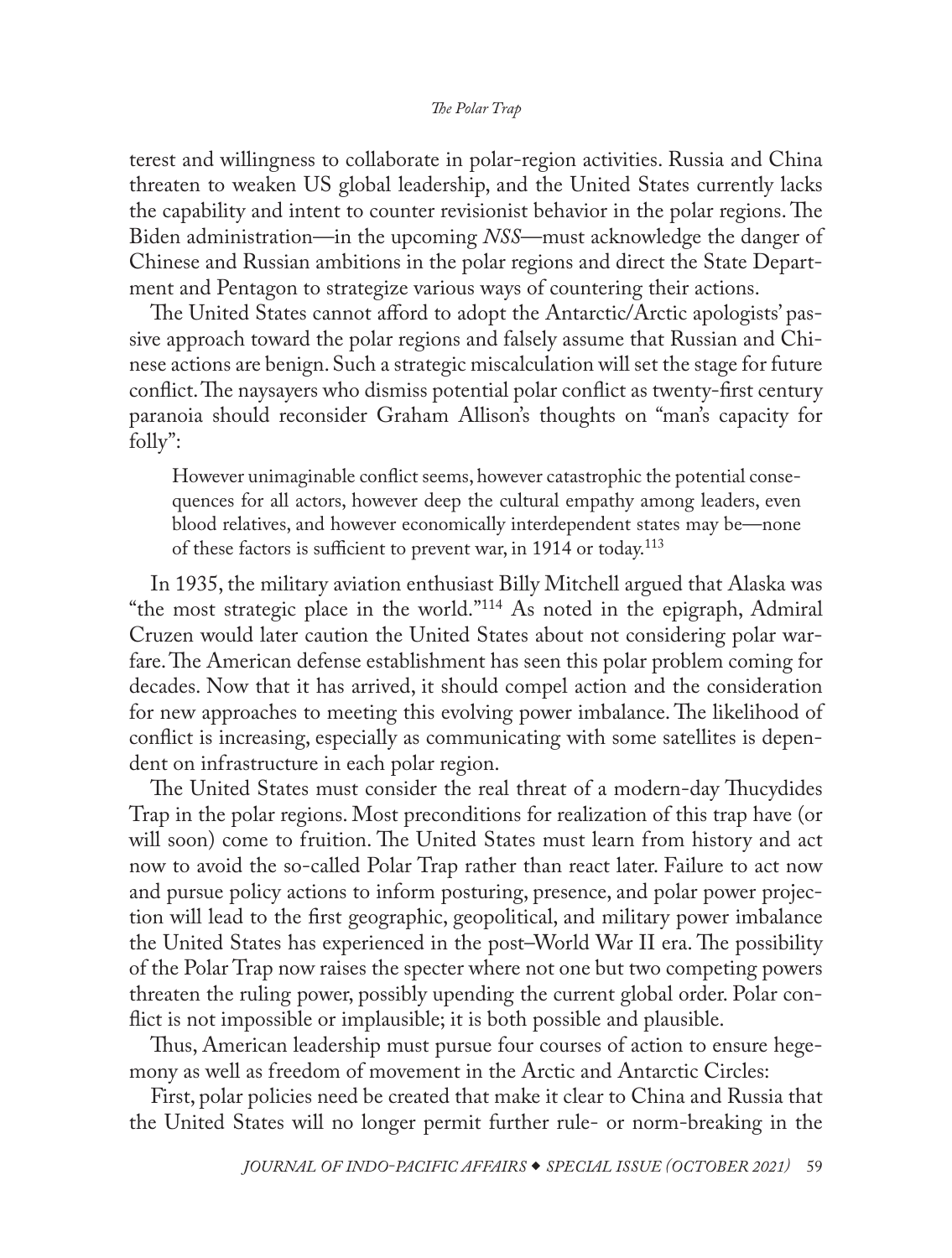<span id="page-24-0"></span>Arctic and Antarctica. This might mean giving clear guidance to a combatant command about having authority over all polar military operations.

Second, explicit polar strategies and budgets will need to be devised and followed through on to ensure that China and Russia cannot break the status quo in the polar regions without facing consequences. This means drawing red lines and funding polar warfare capabilities to ensure compliance with treaties and international law in each region.

Third, the United States must seek closer ties with partners and allies in the Arctic and Antarctic regions as a way of cooperating against Chinese and Russian transgressions in each region. Such a balancing approach makes it easier for the United States to counter China and Russia diplomatically in the polar regions by relying on neighboring proxies to further develop Polar warfare capabilities as a deterrent signal.

Finally, the United States must dedicate resources in the intelligence community toward better interpreting Chinese and Russian actions in the polar regions and toward neighboring infrastructure that might later support polar military operations. These actions are necessary for countering Chinese and Russian actions in each polar region and for ensuring that the American rules-based order continues without further contestation.  $\bullet$ 

#### Dr Ryan Burke

Dr. Burke is a professor in the Department of Military and Strategic Studies, United States Air Force Academy, research director for the Homeland Defense Institute, and co-director of Project 6633 at the Modern War Institute at West Point. Dr. Burke's book, *[The Polar Pivot](https://www.rienner.com/title/The_Polar_Pivot_Great_Power_Competition_in_the_Arctic_and_Antarctica)* (Lynne Rienner, 2022), illustrates how the Arctic and Antarctic are rapidly emerging as geopolitically strategic hot spots.

#### Lt Col Jahara "Franky" Matisek, PhD

[Lt Col Matisek is an associate professor in the Department of Military and Strategic Studies, United States Air](#page-0-0)  Force Academy, a senior fellow at the Homeland Defense Institute, and fellows director for the Irregular Warfare Initiative at West Point. Lt Col Matisek's book, *[Old and New Battlespaces](https://www.rienner.com/title/Old_and_New_Battlespaces_Society_Military_Power_and_War)* (Lynne Rienner, 2022), describes how everything is becoming weaponized as civil society comes under constant attack.

#### **Notes**

[1](#page-0-0). "Polar Operations," lecture delivered by Rear Admiral R. H. Cruzen (US Navy) at the Naval War College, Newport, RI, 6 October 1948.

[2](#page-0-0). Ryan Burke and Olivia Cretella, "Towards a Strategic Value Proposition: Redefining 21st Century Defense Priority Assessments," *Over the Horizon Journal,* 26 April 2021, [https://othjour](https://othjournal.com/2021/04/26/towards-a-strategic-value-proposition-redefining-21st-century-defense-priority-assessments/)[nal.com/](https://othjournal.com/2021/04/26/towards-a-strategic-value-proposition-redefining-21st-century-defense-priority-assessments/).

[3](#page-0-0). Ryan Burke and Jahara Matisek, "The American Polar Pivot: Gaining a Comparative Advantage in Great Power Competition," *Marine Corps University Journal* 10, no. 2 (2019): 70–91.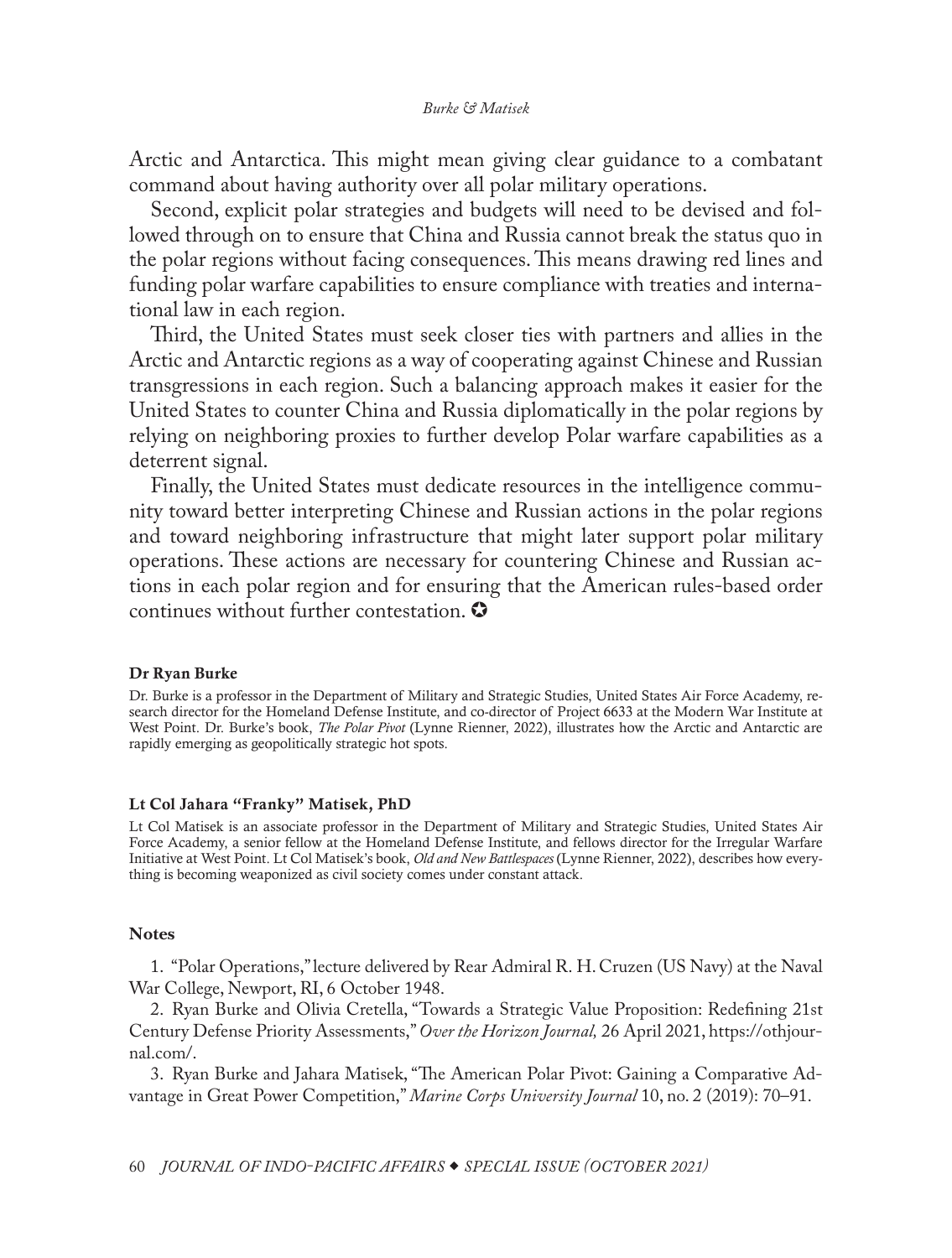<span id="page-25-0"></span>[4](#page-1-0). Valery Konyshev and Alexander Sergunin, "Is Russia a Revisionist Military Power in the Arctic?" *Defense & Security Analysis* 30, no. 4 (2014): 323–35; and Gunhild Hoogensen Gjørv, Marc Lanteigne, and Horatio Sam-Aggrey, *Routledge Handbook of Arctic Security* (New York: Routledge, 2020).

[5](#page-1-0). Ryan Burke, "Trump's Interest in Greenland Is a Wakeup Call about Arctic Influence," *The Hill*, 27 August 2019, [https://thehill.com/.](https://thehill.com/opinion/national-security/458823-trumps-interest-in-greenland-is-a-wakeup-call-about-arctic)

[6](#page-1-0). Statement Of Admiral Philip S. Davidson, U.S. Navy Commander, U.S. Indo-Pacific Command Before The House Armed Services Committee On U.S. Indo-Pacific Command Posture 10 March 2021, [https://docs.house.gov/.](https://docs.house.gov/meetings/AS/AS00/20210310/111316/HHRG-117-AS00-Wstate-DavidsonP-20210310.pdf)

[7](#page-1-0). 15 U.S. Code § 4111. "Arctic" defined.

[8](#page-1-0). Headquarters, United States Indo-Pacific Command, "About USINDOPACOM," [https://](https://www.pacom.mil/About-USINDOPACOM/) [www.pacom.mil/](https://www.pacom.mil/About-USINDOPACOM/).

[9](#page-1-0). *Department of Defense Arctic Strategy* (Washington, DC: Department of Defense, June 2019), 3.

[10](#page-2-0). Ryan Burke, "Great-Power Competition in the 'Snow of Far-Off Northern Lands': Why We Need a New Approach to Arctic Security," Modern War Institute, 8 April 2020, [https://mwi.](https://mwi.usma.edu/great-power-competition-snow-far-off-northern-lands-need-new-approach-arctic-security/) [usma.edu/.](https://mwi.usma.edu/great-power-competition-snow-far-off-northern-lands-need-new-approach-arctic-security/) While others have used the phrase *Arctic alarmist* in their writing, it has been in reference to climate change. No one has used the phrase in reference to the evolving defense and security situation in the Arctic. Since that 2020 article was published, others have used this phrase in a similar fashion.

[11](#page-2-0). Pavel Devyatkin, "The Pompeo Doctrine in Effect: Poking the Russian Bear or Countering China in the Arctic?," *Responsible Statecraft*, 26 May 2020, [https://responsiblestatecraft.org/](https://responsiblestatecraft.org/2020/05/26/the-pompeo-doctrine-in-effect-poking-the-russian-bear-or-countering-china-in-the-arctic/).

[12](#page-3-0). Thomas Graham and Amy Myers Jaffe, "There Is No Scramble for the Arctic," *Foreign Affairs*, 27 July 2020, [https://www.foreignaffairs.com/](https://www.foreignaffairs.com/articles/russian-federation/2020-07-27/there-no-scramble-arctic).

[13](#page-3-0). Robert English and Morgan Gardner, "Phantom Peril in the Arctic: Russia Doesn't Threaten the United States in the Far North—But Climate Change Does," *Foreign Affairs*, 29 September 2020, [https://www.foreignaffairs.com/.](https://www.foreignaffairs.com/articles/united-states/2020-09-29/phantom-peril-arctic) The Arctic Council has long referred to the Arctic as a "zone of peace" in its public messaging.

[14](#page-3-0). Juha Käpylä and Harri Mikkola, *On Arctic Exceptionalism: Critical Reflections in the Light of the Arctic Sunrise Case and the Crisis in Ukraine* (Helsinki: Finnish Institute of International Affairs, 2015), 5.

[15](#page-3-0). Ingrid Lundestad and Øystein Tunsjø, "The United States and China in the Arctic," *Polar Record* 51, no. 4 (2015): 392–403.

[16](#page-3-0). Rebecca Pincus and Walter Berbick, "Gray Zones in a Blue Arctic: Grappling with China's Growing Influence," *War on the Rocks*, 24 October 2018, [https://warontherocks.com/.](https://warontherocks.com/2018/10/gray-zones-in-a-blue-arctic-grappling-with-chinas-growing-influence/)

[17](#page-3-0). Robert Murray, "Do Not Oversell the Russian Threat in the Arctic," *War on the Rocks*, 16 May 2016, [https://warontherocks.com/](https://warontherocks.com/2016/05/do-not-oversell-the-russian-threat-in-the-arctic/).

[18](#page-3-0). Stephanie Pezard, "How Not to Compete in the Arctic: The Blurry Lines Between Friend and Foe," *War on the Rocks*, 27 February 2019, [https://warontherocks.com/.](https://warontherocks.com/2019/02/how-not-to-compete-in-the-arctic-the-blurry-lines-between-friend-and-foe/)

[19](#page-3-0). Rebecca Pincus, "NATO North? Building a Role for NATO in the Arctic," *War on the Rocks*, 6 November 2019, [https://warontherocks.com/.](https://warontherocks.com/2019/11/nato-north-building-a-role-for-nato-in-the-arctic/)

[20](#page-4-0). Rachael Gosnell, "Caution in the High North: Geopolitical and Economic Challenges of the Arctic Maritime Environment," *War on the Rocks*, 25 June 2018, [https://warontherocks.com/.](https://warontherocks.com/2018/06/caution-in-the-high-north-geopolitical-and-economic-challenges-of-the-arctic-maritime-environment/)

[21](#page-4-0). Dave Auerswald, "Now Is Not the Time for a FONOP in the Arctic," *War on the Rocks*, 11 October 2019, [https://warontherocks.com/.](https://warontherocks.com/2019/10/now-is-not-the-time-for-a-fonop-in-the-arctic/)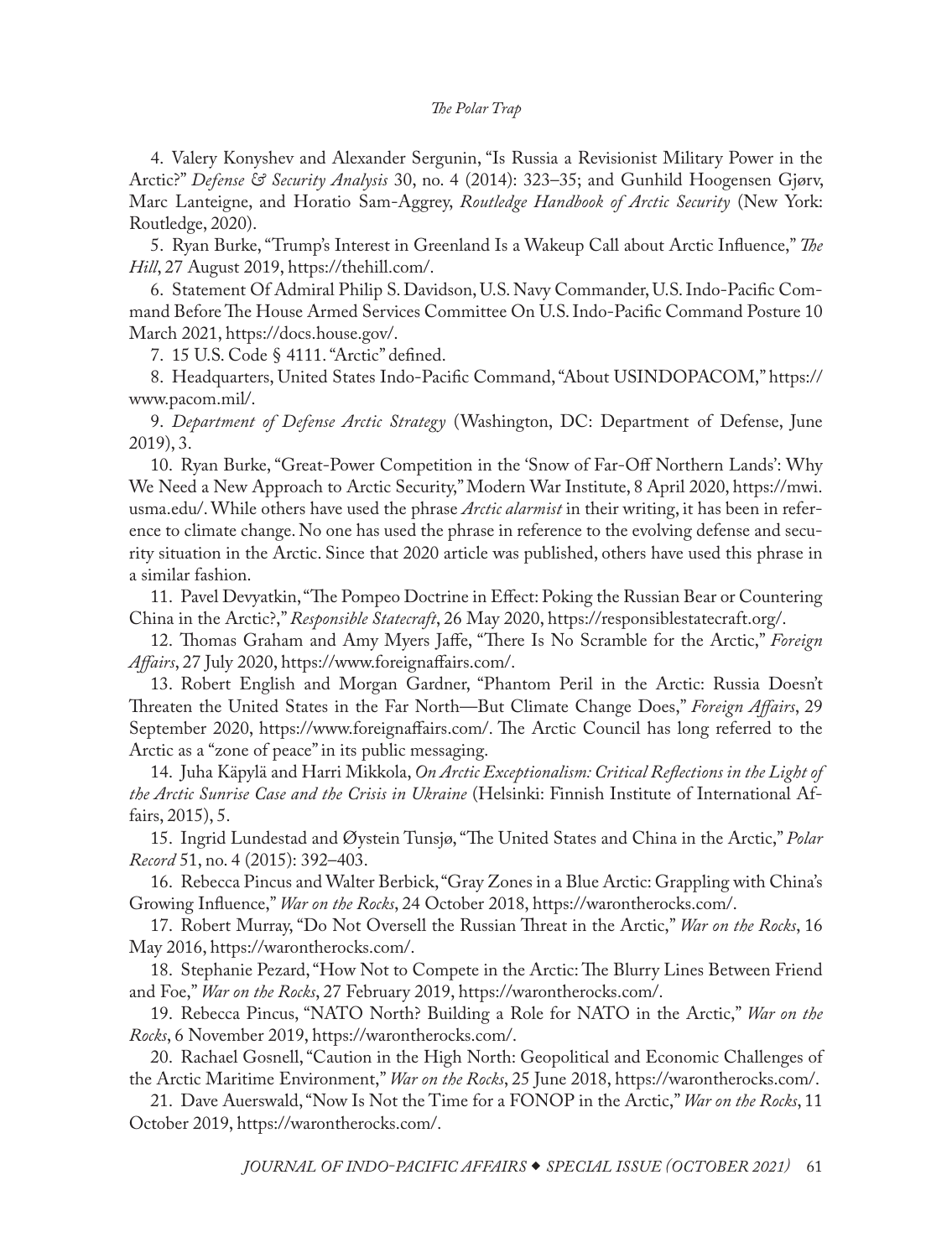<span id="page-26-0"></span>[22](#page-4-0). Robert English, "Why an Arctic Arms Race Would Be a Mistake," *Arctic Today*, 18 June 2020, [https://www.arctictoday.com/.](https://www.arctictoday.com/why-an-arctic-arms-race-would-be-a-mistake/)

[23](#page-4-0). See, for example, Heather Exner-Pirot, "How to Write an Arctic Story in 5 Easy Steps," *Arctic Today*, 4 December 2018, [https://www.arctictoday.com/](https://www.arctictoday.com/write-arctic-story-5-easy-steps/).

[24](#page-4-0). *Department of Defense Arctic Strategy* (Washington, DC: Department of Defense, June 2019), 2.

[25](#page-5-0). "Russia 'Probably' Conducting Banned Nuclear Tests, US Official Says," BBC, 30 May 2019, [https://www.bbc.com/](http://www.bbc.com/news/world-us-canada-48454680).

[26](#page-5-0). James Kraska, ed. *Arctic Security in an Age of Climate Change* (Cambridge: Cambridge University Press, 2011); Rolf Tamnes and Kristine Offerdal, eds., *Geopolitics and Security in the Arctic: Regional Dynamics in a Global World* (New York: Routledge, 2014); Gunhild Hoogensen Gjørv, Marc Lanteigne, and Horatio Sam-Aggrey, eds., *Routledge handbook of Arctic Security* (New York: Routledge, 2020); and Lassi Heininen and Heather Exner-Pirot, eds. *Climate Change and Arctic Security* (New York: Springer International Publishing, 2020).

[27](#page-5-0). Heather Exner-Pirot, "Between Militarization and Disarmament: Challenges for Arctic Security in the Twenty-First Century," in *Climate Change and Arctic Security*, ed. Lassi Heininen and Heather Exner-Pirot (New York: Springer International Publishing, 2020), 91–106.

[28](#page-6-0). Jane Nakano, "China Launches the Polar Silk Road," Center for Strategic and International Studies (CSIS), February 2018, 2; and David Axe, "Russia Is Sending S-400 Air Defense Systems to the Arctic (And That's Just For Starters)," *National Interest*, 26 March 2019, [https://](https://nationalinterest.org/blog/buzz/russia-sending-s-400-air-defense-systems-arctic-and-thats-just-starters-49247) [nationalinterest.org/.](https://nationalinterest.org/blog/buzz/russia-sending-s-400-air-defense-systems-arctic-and-thats-just-starters-49247)

[29](#page-6-0). Clay Dillow, "Russia and China Vie to Beat the U.S. in the Trillion-Dollar Race to Control the Arctic," CNBC, 6 February 2018, [https://www.cnbc.com/](http://www.cnbc.com/2018/02/06/russia-and-china-battle-us-in-race-to-control-arctic.html).

[30](#page-6-0). Elizabeth Buchanan and Bec Straiting, "Why the Arctic Is Not the 'Next' South China Sea," *War on the Rocks,* 5 November 2020, [https://warontherocks.com/.](https://warontherocks.com/2020/11/why-the-arctic-is-not-the-next-south-china-sea/)

[31](#page-6-0). Department of the Air Force, *Arctic Strategy*, July 2020, 7.

[32](#page-6-0). Thomas Nilsen, "Russia's Top General Indirectly Confirms Arctic Deployment of the Unstoppable Kinzhal Missile," *Barents Observer*, 19 December 2019, [https://thebarentsobserver.](https://thebarentsobserver.com/en/security/2019/12/russias-top-general-indirectly-confirms-arctic-deployment-unstoppable-missile) [com/.](https://thebarentsobserver.com/en/security/2019/12/russias-top-general-indirectly-confirms-arctic-deployment-unstoppable-missile)

[33](#page-6-0). "NORAD and USNORTHCOM Commander SASC Strategic Forces Subcommittee Hearing," NORTHCOM, 3 April 2019, [https://www.northcom.mil/](https://www.northcom.mil/Newsroom/Speeches/Article/1845843/norad-and-usnorthcom-commander-sasc-strategic-forces-subcommittee-hearing/).

[34](#page-7-0). Lu Hui, ed., "Full Text: China's Arctic Policy," *Xinhua Net*, 26 January 2018, [https://www.](https://www.xinhuanet.com/english/2018-01/26/c_136926498.htm) [xinhuanet.com/.](https://www.xinhuanet.com/english/2018-01/26/c_136926498.htm)

[35](#page-7-0). United States Coast Guard, "Major Icebreakers of the World," 1 May 2017, [https://www.](https://www.dco.uscg.mil/Portals/9/DCO%20Documents/Office%20of%20Waterways%20and%20Ocean%20Policy/20170501%20major%20icebreaker%20chart.pdf?ver=2017-06-08-091723-907) [dco.uscg.mil/](https://www.dco.uscg.mil/Portals/9/DCO%20Documents/Office%20of%20Waterways%20and%20Ocean%20Policy/20170501%20major%20icebreaker%20chart.pdf?ver=2017-06-08-091723-907).

[36](#page-7-0). Nurlan Aliyev, "Russia's Military Capabilities in the Arctic," International Centre for Defence and Security, 25 June 2019, [https://icds.ee/](https://icds.ee/russias-military-capabilities-in-the-arctic/).

[37](#page-7-0). Ernie Regehr, "Replacing the North Warning System: Strategic Competition or Arctic Confidence Building?" Simons Foundation, 1 March 2018, [https://www.thesimonsfoundation.](https://www.thesimonsfoundation.ca/highlights/replacing-north-warning-system-strategic-competition-or-arctic-confidence-building) [ca/.](https://www.thesimonsfoundation.ca/highlights/replacing-north-warning-system-strategic-competition-or-arctic-confidence-building)

[38](#page-8-0). Alexey Leonkov, "Hypersonic Throw of the 'Dagger': Competitors Are Still in 'Swaddling Clothes,'" *Zvsdaweekly.ru/news*, 23 May 2018, [https://zvezdaweekly.ru/](https://zvezdaweekly.ru/news/t/20185211547-L3aOs.html).

[39](#page-8-0). Nilsen, "Russia's Top General."

[40](#page-8-0). "Russia Says 'Avangard' Hypersonic-Missile System Now Deployed," *Radio Free Europe Radio Liberty*, 27 December 2019, [https://www.rferl.org/.](https://www.rferl.org/a/russia-says-avangard-hypersonic-missile-system-now-deployed/30347625.html)

62 *JOURNAL OF INDO-PACIFIC AFFAIRS SPECIAL ISSUE (OCTOBER 2021)*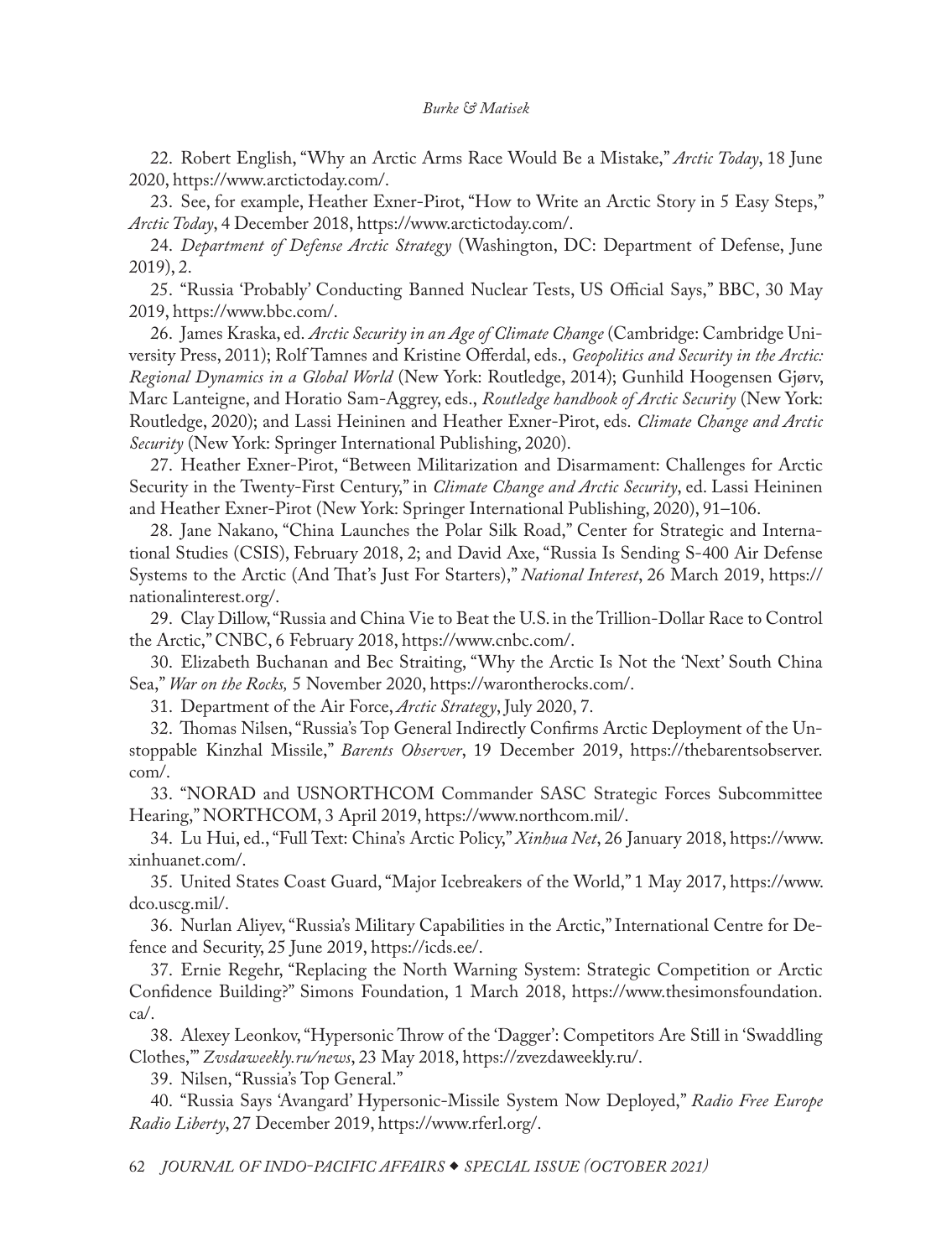<span id="page-27-0"></span>[41](#page-8-0). Heather Conley and Joseph Bermudez, "Ice Curtain: Why Is There a New Russian Military Facility 300 Miles from Alaska?" Center for Strategic and International Studies, 24 March 2020, [https://www.csis.org/.](https://www.csis.org/analysis/ice-curtain-why-there-new-russian-military-facility-300-miles-alaska)

[42](#page-8-0). House Armed Services Committee, Full Committee Hearing, "National Security Challenges and U.S. Military Activity in North and South America," 11 March 2020, [https://armed](https://armedservices.house.gov/hearings?ID=8313A04A-DB88-4037-9811-925864674E14)[services.house.gov/](https://armedservices.house.gov/hearings?ID=8313A04A-DB88-4037-9811-925864674E14).

[43](#page-8-0). Jim Garamone, "Northcom Commander Calls for 21st Century Tools to Defeat Current Threats," Department of Defense, 11 March 2020, [https://www.defense.gov/.](https://www.defense.gov/Explore/News/Article/Article/2109462/northcom-commander-calls-for-21st-century-tools-to-defeat-current-threats/)

[44](#page-9-0). "NORAD and USNORTHCOM Strategy: Executive Summary," Joint Training Education and Academic Workshop, Colorado Springs, CO, July 2019, 3–4.

[45](#page-9-0). Troy Bouffard and Cameron Carlson, "A Surface Presence for the US Navy in the Arctic?" *Canadian Naval Review* 15, no. 2 (2019): 28.

[46](#page-9-0). House Armed Services Committee, "National Security Challenges."

[47](#page-9-0). Portions of the preceding section appeared in Ryan Burke, "Great-Power Competition in the 'Snow of Far-Off Northern Lands': Why We Need a New Approach to Arctic Security," Modern War Institute, 8 April 2020, [https://mwi.usma.edu/;](https://mwi.usma.edu/great-power-competition-snow-far-off-northern-lands-need-new-approach-arctic-security/) and Ryan Burke, "Trump's 'Super Duper Missile' is Super Duper Necessary," *The Hill,* 19 May 2020, [https://thehill.com/](https://thehill.com/opinion/national-security/498274-trumps-super-duper-missile-is-super-duper-necessary).

[48](#page-9-0). Christopher C. Joyner, *Antarctica and the Law of the Sea* (Boston: Martinus Nijhoff Publishers, 1992); and Alan D. Hemmings, Donald R. Rothwell, and Karen N. Scott, eds., *Antarctic Security in the Twenty-first Century: Legal and Policy Perspectives* (New York: Routledge, 2012).

[49](#page-10-0). "The Protocol on Environmental Protection to the Antarctic Treaty," *Antarctic Treaty System,* 1998, Article 2, [https://documents.ats.aq/.](https://documents.ats.aq/cep/handbook/Protocol_e.pdf)

[50](#page-10-0). The Antarctic Treaty, AR-AU-BE-CL-FR-JP-NZ-NO-ZA-USSR-UK-US, 15 October 1959. The treaty went into effect in 1961, and there are now 54 signatories. For the most up-todate information on the treaty, *see* "The Antarctic Treaty," Secretariat of the Antarctic Treaty.

[51](#page-10-0). Christopher C. Joyner, "Nonmilitarization of the Antarctic: The Interplay of Law and Geopolitics," *Naval War College Review* 42, no. 4 (1989): 83–104; Perry Carter, Anne-Marie Brady, and Evgeny Pavlov, "Russia's 'Smart Power' Foreign Policy and Antarctica," *Polar Journal* 6, no. 2 (2016): 259–72; and Anne-Marie Brady, *China as a Polar Great Power* (New York: Cambridge University Press, 2017).

[52](#page-10-0). Mike Pompeo, "Looking North: Sharpening America's Arctic Focus," US Department of State, 6 May 2019, [https://www.state.gov/](https://www.state.gov/looking-north-sharpening-americas-arctic-focus/); Ronald O'Rourke et al., "Changes in the Arctic: Background Issues for Congress," Congressional Research Service (CRS), 23 January 2020, [https://fas.](https://fas.org/sgp/crs/misc/R41153.pdf) [org/;](https://fas.org/sgp/crs/misc/R41153.pdf) and Shannon Tiezzi, "China to Establish Antarctic Air Squadron in 2016," *The Diplomat*, 17 February 2016, [https://thediplomat.com/.](https://thediplomat.com/2016/02/china-to-establish-antarctic-air-squadron-in-2016/)

[53](#page-10-0). Brady, *China as a Polar Great Power*.

[54](#page-10-0). The Antarctic Treaty does not expire in 2048. The Madrid Protocol (which is part of the broader Antarctic Treaty System) entered into force in 1998 and commits Antarctica to status as "a natural reserve, devoted to peace and science" (art 2). It enters a window for renegotiation in 2048, or "after the expiration of 50 years from the date of entry into force of this protocol" (art. 25); "Antarctic Mission Ends as Icebreakers Reach Home after Traveling 130,000 km in 198 Days," *China Daily*, 23 April 2020, [https://www.ecns.cn/](https://www.ecns.cn/news/sci-tech/2020-04-23/detail-ifzvtuth8158877.shtml).

[55](#page-10-0). Oriana Pawlyk, "More US Military Power Needed in Antarctic to Deter Malign Activity, General Says," *Military*, 30 July 2019, [https://www.military.com/.](https://www.military.com/daily-news/2019/07/30/more-us-military-power-needed-antarctic-deter-malign-activity-general-says.html)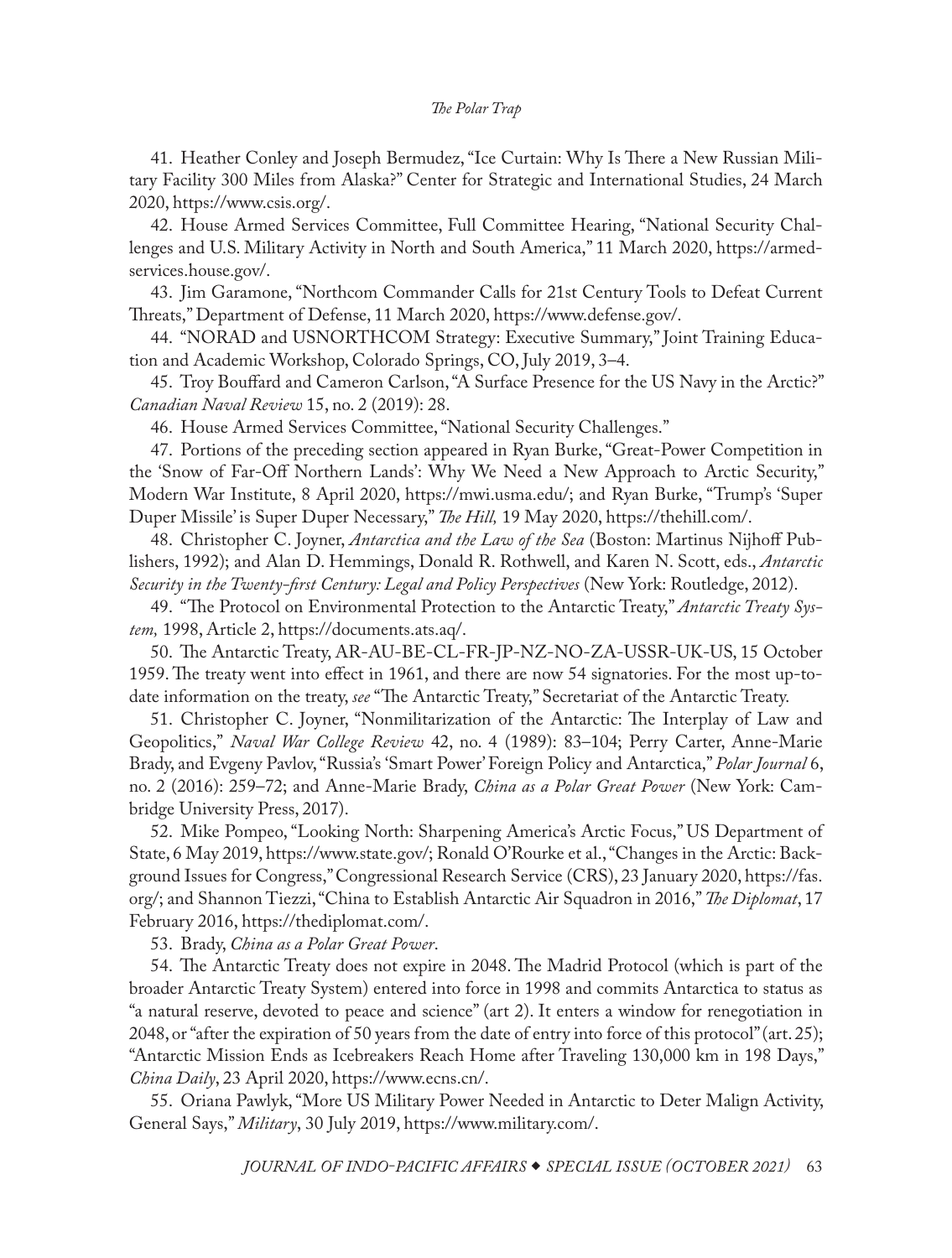<span id="page-28-0"></span>[56](#page-10-0). Michael Green, "China's Maritime Silk Road: Strategic and Economic Implications for the Indo-Pacific Region," Center for Strategic and International Studies, 2 April 2018, [https://](https://www.csis.org/analysis/chinas-maritime-silk-road) [www.csis.org/;](https://www.csis.org/analysis/chinas-maritime-silk-road) and Marco Volpe, "The Tortuous Path of China's Win-Win Strategy in Greenland," Arctic Institute*,* 24 March 2020, [https://www.thearcticinstitute.org/](https://www.thearcticinstitute.org/tortuous-path-china-win-win-strategy-greenland/).

[57](#page-10-0). Pawlyk, "More US Military Power Needed."

[58](#page-11-0). Department of State, *A Free and Open Indo-Pacific: Advancing a Shared Vision*, Washington, DC, 4 November 2019, [https://www.state.gov/.](https://www.state.gov/wp-content/uploads/2019/11/Free-and-Open-Indo-Pacific-4Nov2019.pdf)

[59](#page-11-0). For further discussion on China viewing itself as an Arctic and Antarctic power, see Anne-Marie Brady, "China's undeclared foreign policy at the poles," *The Interpreter*, 30 May 2017, [https://www.lowyinstitute.org/.](https://www.lowyinstitute.org/)

[60](#page-11-0). The most-southern Chinese region, Hainan, is approximately 5,800 miles from the nearest part of Antarctica. American Samoa is the nearest US territory to Antarctica, less than 4,000 miles away. Measured 29 April 2020, using G-EGD / EVWHS at <https://evwhs.digitalglobe.com/>.

[61](#page-11-0). Mikaley Kline, "Joint Task Force Kicks Off 64th Year of DoD Antarctic Mission Support," Pacific Air Forces, 10 September 2019, [https://www.pacaf.af.mil/](https://www.pacaf.af.mil/News/Article-Display/Article/1956772/joint-task-force-kicks-off-64th-year-of-dod-antarctic-mission-support/).

[62](#page-12-0). Michael Webb and Steven Krasner, "Hegemonic Stability Theory: An Empirical Assessment," *Review of International Studies* 15, no. 2 (April 1989): 183–98.

[63](#page-12-0). Eugene R Wittkopf, *World Politics: Trend and Transformation* (New York: St. Martin's Press, 1997).

[64](#page-12-0). Dmitry Gorenburg, "An Emerging Strategic Partnership: Trends in Russia-China Military Cooperation," George C. Marshall European Center for Security Studies*,* no. 54 (April 2020), [https://www.marshallcenter.org/](https://www.marshallcenter.org/en/publications/security-insights/emerging-strategic-partnership-trends-russia-china-military-cooperation-0).

[65](#page-13-0). Graham Allison, "The Thucydides Trap: Are the U.S. and China Headed for War?" *The Atlantic*, 24 September 2015, [https://www.theatlantic.com/.](https://www.theatlantic.com/international/archive/2015/09/united-states-china-war-thucydides-trap/406756/)

[66](#page-13-0). Graham Allison, *Destined for War: Can America and China Escape Thucydides's Trap?* (New York: Houghton Mifflin Harcourt, 2017), 41.

[67](#page-13-0). Jonathan Kirshner, "Handle Him with Care: The Importance of Getting Thucydides Right," *Security Studies*, 28, no. 1 (2019): 1–24, DOI: [10.1080/09636412.2018.1508634.](https://doi.org/10.1080/09636412.2018.1508634)

[68](#page-13-0). Kuni Miyake, "Thucydides's Fallacy, Not a Trap," *Japan Times*, 25 September 2018, [www.](https://www.japantimes.co.jp/opinion/2018/09/25/commentary/world-commentary/thucydidess-fallacy-not-trap/%23.XjHcrehKjD5) [japantimes.co.jp/](https://www.japantimes.co.jp/opinion/2018/09/25/commentary/world-commentary/thucydidess-fallacy-not-trap/%23.XjHcrehKjD5).

[69](#page-13-0). Thucydides, *The History of the Peloponnesian War*, 431 BCE, translated by Richard Crawley. [70](#page-14-0). Allison, "The Thucydides Trap."

[71](#page-14-0). "Thucydides's Trap," Belfer Center, 2020, [https://www.belfercenter.org/](https://www.belfercenter.org/thucydides-trap/overview-thucydides-trap).

[72](#page-14-0). Alexander Cooley and Daniel Nexon. *Exit from Hegemony: The Unraveling of the American Global Order* (New York: Oxford University Press, 2020), 55.

[73](#page-14-0). Cooley and Nexon, *Exit from Hegemony*, 3.

[74](#page-14-0). Cooley and Nexon, *Exit from Hegemony*, 3.

[75](#page-15-0). NATO member states with signed MOUs indicating intent to collaborate with China on its Belt and Road Initiative (BRI): Albania, Bulgaria, Croatia, Czech Republic, Estonia, Hungary, Italy, Latvia, Lithuania, Luxembourg, Montenegro, North Macedonia, Poland, Portugal, Romania, Slovakia, Slovenia, and Turkey. Source: "Countries of the Belt and Road Initiative," Green-BRI.org, [https://green-bri.org/.](https://green-bri.org/countries-of-the-belt-and-road-initiative-bri)

[76](#page-15-0). Cooley and Nexon, *Exit from Hegemony*, 40.

[77](#page-16-0). Henry Ridgewell, "US Labels China 'Greatest Potential Adversary,'" *VOA News*, 15 February 2020, [https://www.voanews.com/](https://www.voanews.com/europe/us-labels-china-greatest-potential-adversary).

64 *JOURNAL OF INDO-PACIFIC AFFAIRS SPECIAL ISSUE (OCTOBER 2021)*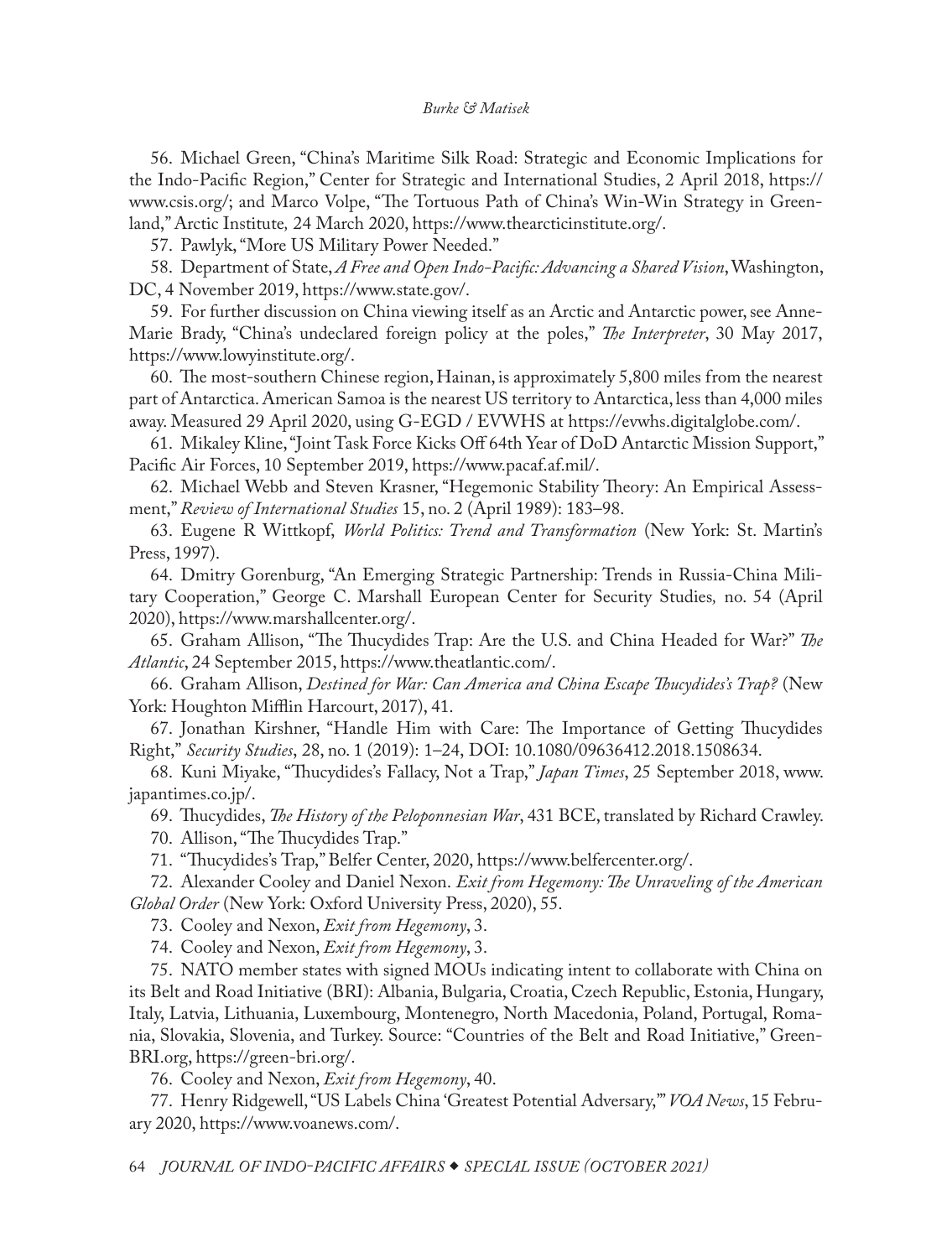<span id="page-29-0"></span>[78](#page-16-0). Cooley and Nexon, *Exit from Hegemony*, 9.

[79](#page-16-0). Cooley and Nexon, *Exit from Hegemony*, 15.

[80](#page-16-0). Graham Allison, Robert Blackwill, and Ali Wyne, *Lee Kuan Yew: The Grand Master's Insights on China, the United States, and the World* (Cambridge: MIT Press, 2013).

[81](#page-16-0). Jane Perlez, "Leader Asserts China's Growing Presence on Global Stage," *New York Times*, 30 November 2014, [https://www.nytimes.com/.](https://www.nytimes.com/2014/12/01/world/asia/leader-asserts-chinas-growing-role-on-global-stage.html)

[82](#page-16-0). Michael J. Mazarr, Timothy R. Heath, and Astrid Stuth Cevallos, *China and the International Order* (Santa Monica, CA: RAND, 2018), 124.

[83](#page-16-0). Mazarr, Heath, and Cevallos, *China and the International Order*, 124.

[84](#page-17-0). David Vine, *Base Nation: How U.S. Military Bases Abroad Harm America and the World* (New York: Metropolitan Books, 2015). According to Vine, the United States has about 800 bases and installations around the world. Of these, there is only one military base within the Arctic Circle (Thule AFB in Greenland). The United States has several sub-Arctic Army and Air Force bases in Alaska but no coastal Alaskan defense presence within the Arctic Circle. The United States has research stations in Antarctica but no permanent military infrastructure, though it does fly Air Force cargo aircraft as part of its seasonal logistics support mission to the US Antarctic Program.

[85](#page-17-0). Hui, "Full Text: China's Arctic Policy."

[86](#page-17-0). Brady, "China's Undeclared Foreign Policy at the Poles."

[87](#page-17-0). Personal communication with Air Force general, 10 April 2020.

[88](#page-17-0). Chad Peltier, "China's Logistics Capabilities for Expeditionary Operations," *Jane's*, April 2020, 34.

[89](#page-17-0). Jamie Seidel, "China's Bold New Fishing Plan on Australia's Doorstep Increases Tensions," *News.com.au*, 13 December 2020, [https://www.news.com.au/.](https://www.news.com.au/technology/innovation/military/chinas-bold-new-fishing-plan-on-australias-doorstep-increases-tensions/news-story/a27224ce439fe490a93a7be81efb6148)

[90](#page-17-0). Seidel, "China's Bold New Fishing Plan."

[91](#page-17-0). "In Pic: China's 5th Research Station in Antarctic on Inexpressible Island," *Xinhua*, 8 February 2018, [http://www.xinhuanet.com/.](http://www.xinhuanet.com/english/2018-02/08/c_136958901.htm)

[92](#page-18-0). Personal communication with Air Force general, 10 April 2020.

[93](#page-18-0). Allison, "The Thucydides Trap."

[94](#page-18-0). Michael Beckley, "The Power of Nations: Measuring What Matters," *International Security* 43, no. 2 (2018): 7–44.

[95](#page-18-0). Beckley, "The Power of Nations."

[96](#page-19-0). Russia revised and refiled a similar petition to the UN in 2015. The UN has not ruled on this second petition as of publication.

[97](#page-19-0). Tom Parfitt, "Russia Plants Flag on North Pole Seabed," *The Guardian*, 2 August 2007, [https://www.theguardian.com/](https://www.theguardian.com/world/2007/aug/02/russia.arctic).

[98](#page-19-0). "How Russians Built an Orthodox Church in the Antarctic," *Russia Beyond,* 27 January 2020, [https://www.rbth.com/](https://www.rbth.com/travel/331601-russian-orthodox-church-antarctic).

[99](#page-19-0). Ewen MacAskill, "Russia Says US Troops Arriving in Poland Pose Threat to Its Security," *The Guardian*, 12 January 2017, [https://www.theguardian.com/](https://www.theguardian.com/us-news/2017/jan/12/doubts-over-biggest-us-deployment-in-europe-since-cold-war-under-trump).

[100](#page-19-0). O'Rourke et al., "Changes in the Arctic," 25.

[101](#page-20-0). Pompeo, "Looking North."

[102](#page-20-0). Nurlan Aliyev, "Russia's Military Capabilities in the Arctic," International Centre for Defence and Security, 25 June 2019, [https://icds.ee/](https://icds.ee/russias-military-capabilities-in-the-arctic/).

[103](#page-20-0). Aliyev, "Russia's Military Capabilities in the Arctic."